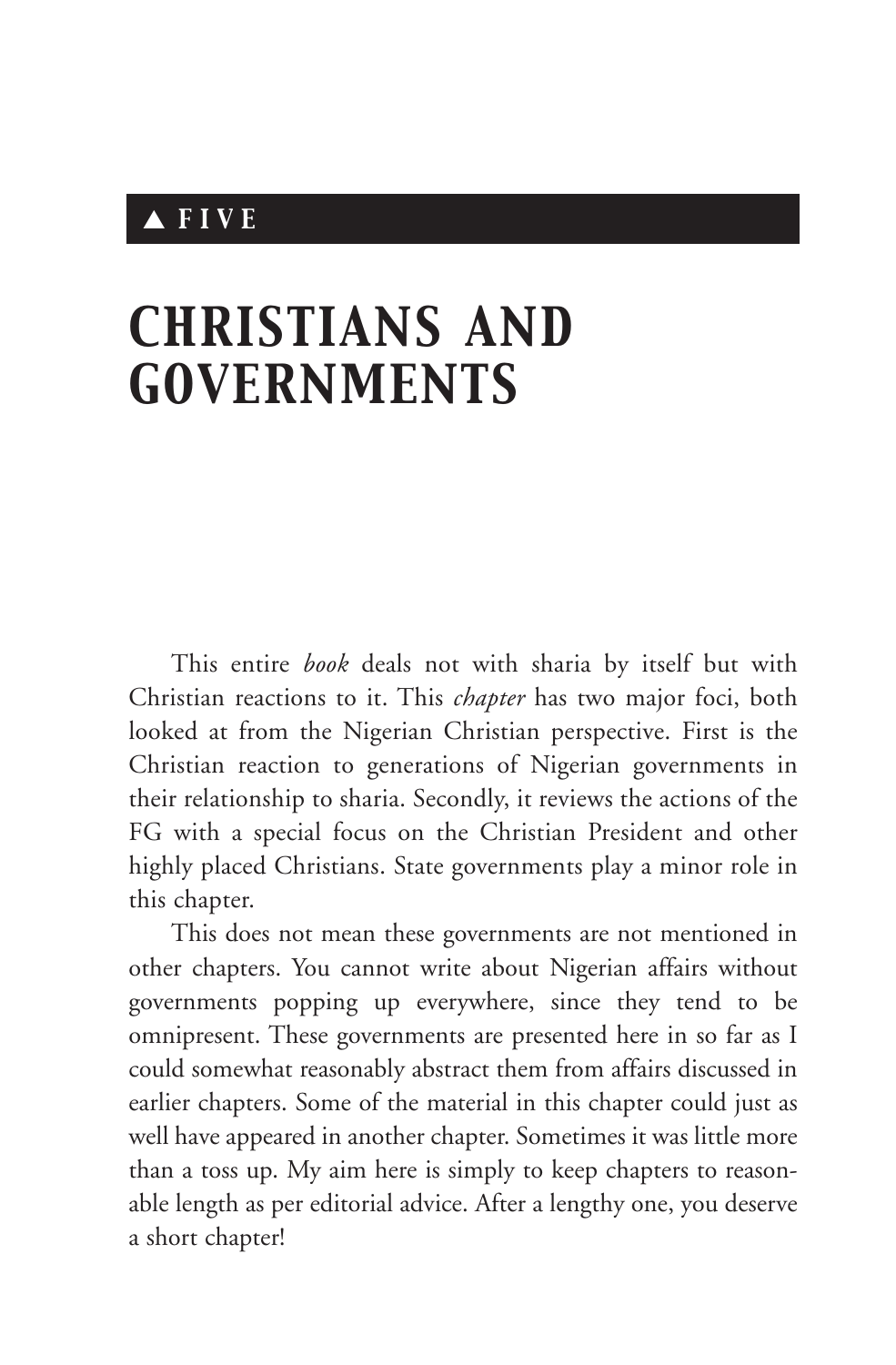#### 194 *Studies in Christian–Muslim Relations*

Nigerian Churches had role models in their predecessor missions when it comes to friction with the Government. Though the Western missions supported the colonial enterprise in general, they frequently clashed with the colonial government. The eviction of the early SUM team from Wase was only the beginning.<sup>1</sup> I attach three documents from the late 1920s indicating the struggles of missionaries against the colonial Government. The authors were pioneer missionaries Gilbert Dawson and Henry G. Farrant of the SUM and Roland Bingham of the SIM. I believe I honour these heroes by thus making these documents available to the present generation.2

I begin with the period of high tension between Christians and FG during the BZ era. Then I move over to the present dispensation, first reviewing the *actions* of major Christian actors in the FG, including, of course, President Obasanjo himself. Then I proceed to review Christian *reactions* to FG action, after which I move on to Christian reactions to policies, actions and other items coming out of a few state governments.

# ▲ *Pre-Zamfara Tensions (BZ)* \_\_\_\_\_\_\_\_\_\_\_\_\_\_\_\_\_\_

#### 1. SHARIA TENSION TO BREAK UP NIGERIA

I have written enough about the first CA 1978 in previous volumes and do not intend to repeat all that. I just draw your attention here to the thesis of Yusuf Yariyok that, in general, attempts to expand the sharia are attempts to break up the country. All that started with the first CA.

*An attempt to break up Nigeria was the sharia controversy introduced in the 1978 draft of the Constitution that led to Muslims, including Shehu Shagari, Aminu Kano and [other] Muslims of Northern extraction, staging a walk-out from the 1977 CA. To save Nigeria from disintegration, elements like*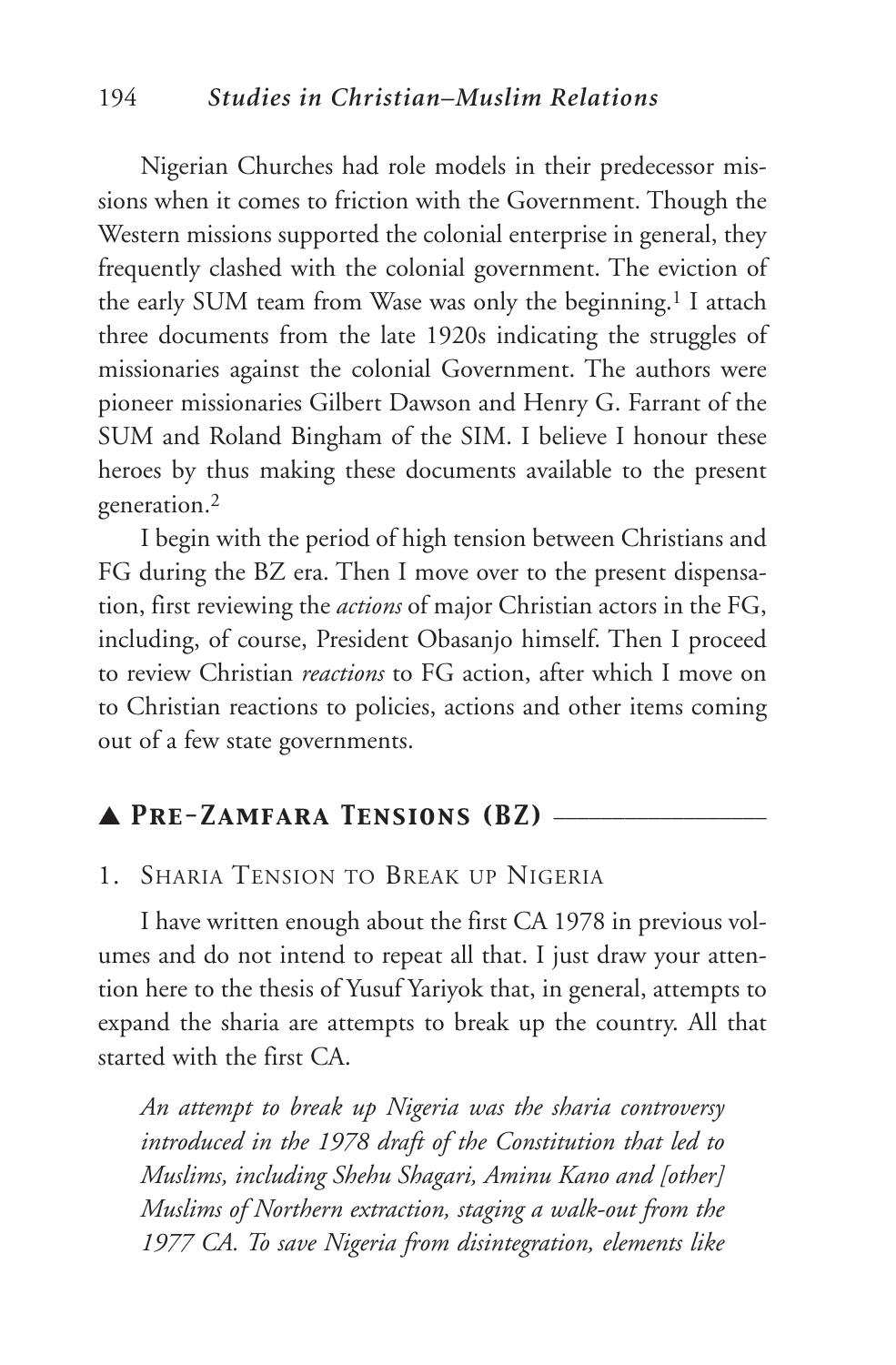*Christopher Abashiya, a northern Christian, mobilised and convinced the Middle Belt and Southern Christians to reach a compromise by inserting the sharia as a "Muslim Personal Law" that would have no jurisdiction over criminal matters and Christians. Such a compromise once more saved Nigeria from breaking.*<sup>3</sup>

# 2. BUHARI-BABANGIDA CONSTITUTIONAL STUNT

The 1980s were a decade of high tension, suspicion and hostility towards the FG and some state governments on the part of Christians. During the short-lived regime of Muhammad Buhari in the early '80s, several attempts were made to advance the sharia. Buhari tried to force the Northern governors to co-operate with him in amending the Constitution with a view to opening the way for an extended sharia. The governors could not agree with each other and most of the chief judges opposed the measure. After he sent them threatening letters, Buhari got enough support from them that would have allowed him to carry out his plan.

He did not get the chance to complete the process: He was overthrown by his fellow Muslim, Babangida. Whatever differences there may have been between them, Babangida "wasted no time in implementing the plan by Buhari." He introduced Buhari's shrewd apparently minor constitutional amendment but with far-reaching effects. It reduced the phrase "Islamic personal law," a term found in several sections of the Constitution in vogue at the time, to "Islamic law." Yusuf Yariyok wrote a slightly different version: "Buhari came with a grand design to Islamize the country but was cut short by Ibrahim Babangida. Before Buhari was overthrown, the havoc had already been done. He had upgraded the sharia from Muslim personal law to Muslim law in the 1979 Constitution, a phrase that was responsible for the fireworks in the 1989 CA." By so doing, the Buhari-Babangida "team" unwound the compromise with which Abashiya and his fellows had saved the first CA. This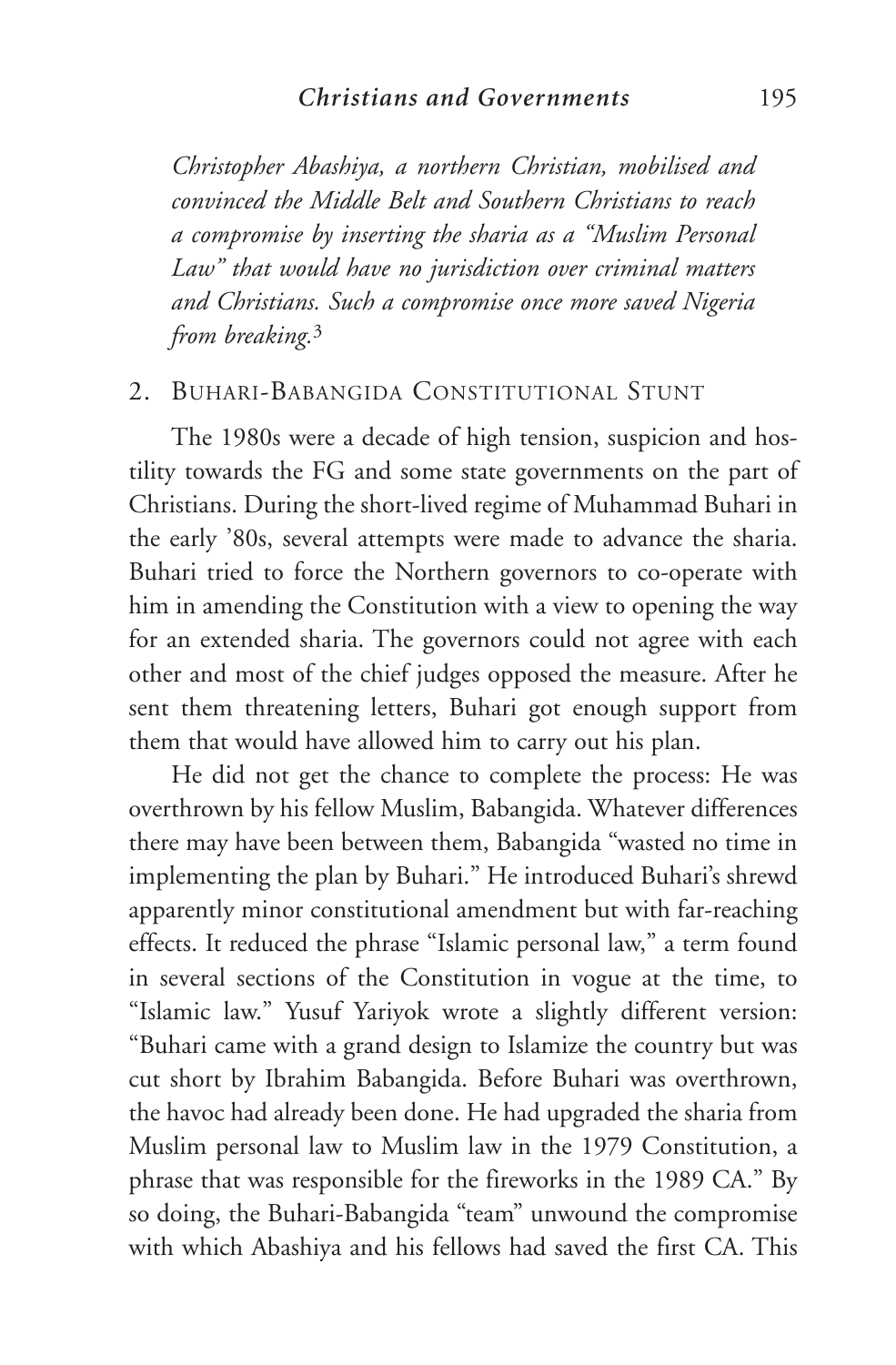left Christians wondering which aspects of sharia were now legal currency. Things became vague. Ever since, commented both Yariyok and Byang, "The sharia issue continues to be the catalyst for all religious and social unrest" in the country. Governor Sani's new sharia was based on this constitutional change.4

*The action triggered queries from at least two Christian sources. The Nigerian Association of Christian Lawyers "questioned the intentions of government." In a communiqué it suggested "that Islamic law has been elevated from the level of Customary Law to that of substantive law." They asked FG for an explanation of the implication of the change. "The need for clarification arises out of the recent clamour in some quarters to convert the Nigerian legal system into the Sharia Law system." CAN accused the FG of using the entire ship of state to Islamize the country. CAN Northern Zone published a press statement against the FG action in which it "decried the decree, saying that it has conferred on state governments the competence to 'enact laws or edicts conferring additional jurisdiction on Sharia Courts in civil proceedings.'" CAN recognised the move as "the use of the state towards the ultimate but quiet realization of the dream of imposing Islamic law on the country. It appears there might be various other plans, designs or machinations of the Muslims through the use of state apparatus to ensure at any cost that Nigeria becomes the 'Islamic Republic of Nigeria.'"*

Explanations for the change were few and contradictory. The Donli report on the 1987 Kafanchan riot<sup>5</sup> admitted "that the decree has widened the scope of sharia." A report by the Kaduna State Government denied it: "The scope of the sharia has not in reality or essence been widened *yet*." Byang commented that this statement, vague as it was, was the only official explanation ever offered. "Many observers believe that it is part of the grand but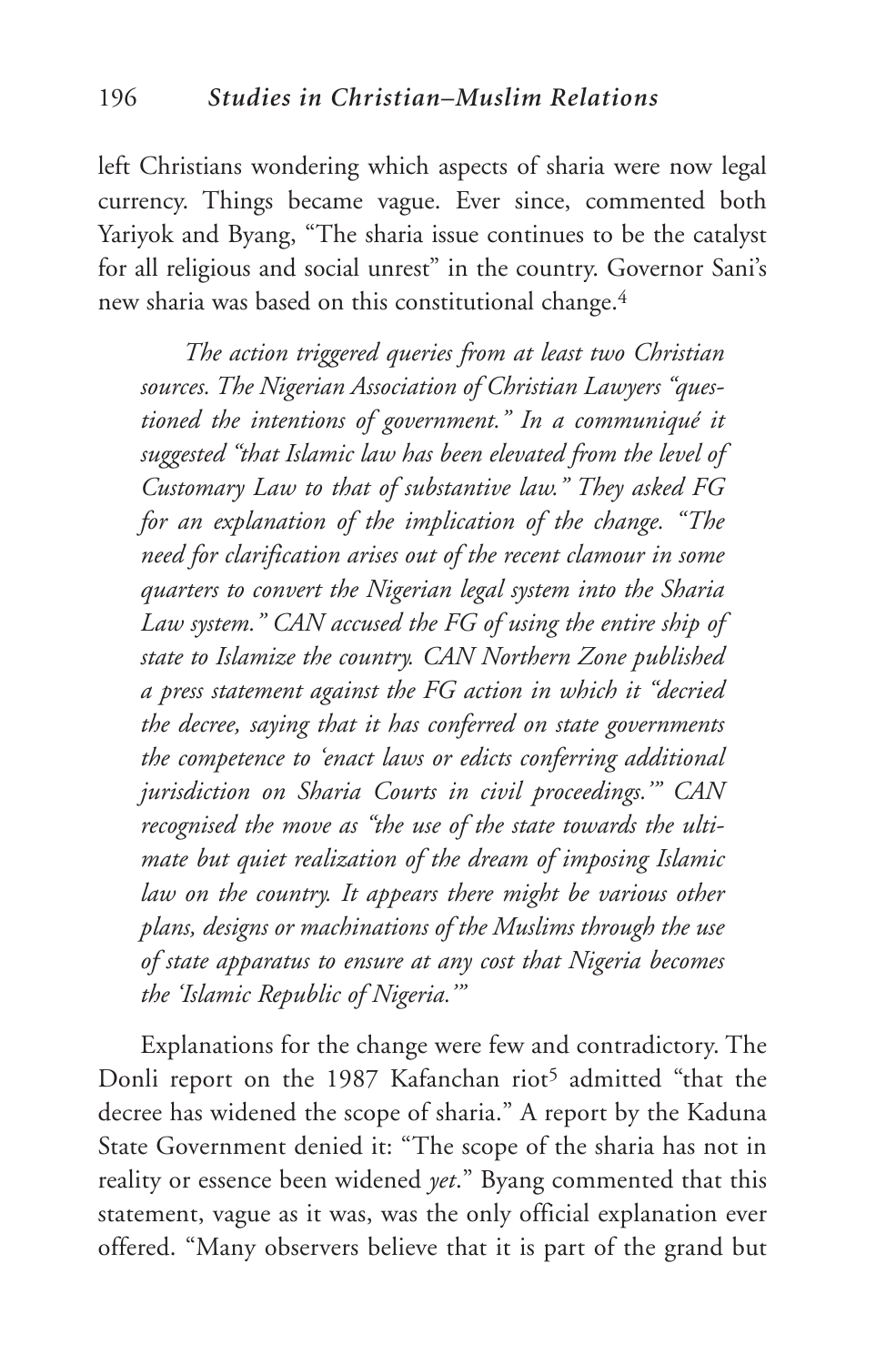subtle design to fully implement sharia in Nigeria. If there is anything the decree implies, it only confirms the non-Muslims' assertion that this government is being used by Muslims to advance the Islamic cause." He further expressed the hope that the upcoming CA and the FG "will throw overboard this stealthy attempt to play on the intelligence of Nigerians. The struggle continues."6

#### 3. BABANGIDA INTERFERENCE

The tensions did not decrease with the assumption of power by Babangida, who ruled from 1985–1993. Ambassador Tanko Yusuf spit fire when he recalled the way Babangida interfered in the 1987 CA. He "arbitrarily interfered with the democratic process whenever possible." One day, as the CA was in the middle of debating the sharia and

*were nearing a resolution of this important and very troublesome problem, suddenly and without warning, General Babangida shocked the Assembly! His second-in-command appeared at the door and rudely stopped the debate, wresting the entire subject from the competent hands of the peoples' representatives. Acting as though the government had not authorized the assembly, he said, "Your work is finished. The matter has been placed in the hands of nineteen newly selected members of the Armed Forces Ruling Council." These nineteen men later inserted into the Constitution the phrases and clauses they desired. Where was General Babangida during this travesty? In West Africa, on a visit. When he returned, he announced that the inclusion of specific sharia provisions in the 1979 Constitution was adequate.*

*Did Christians recognize this political deceit? Of course. Babangida had pressured these men to retain the sharia in the Constitution to appease his Muslim brothers. The subsequent*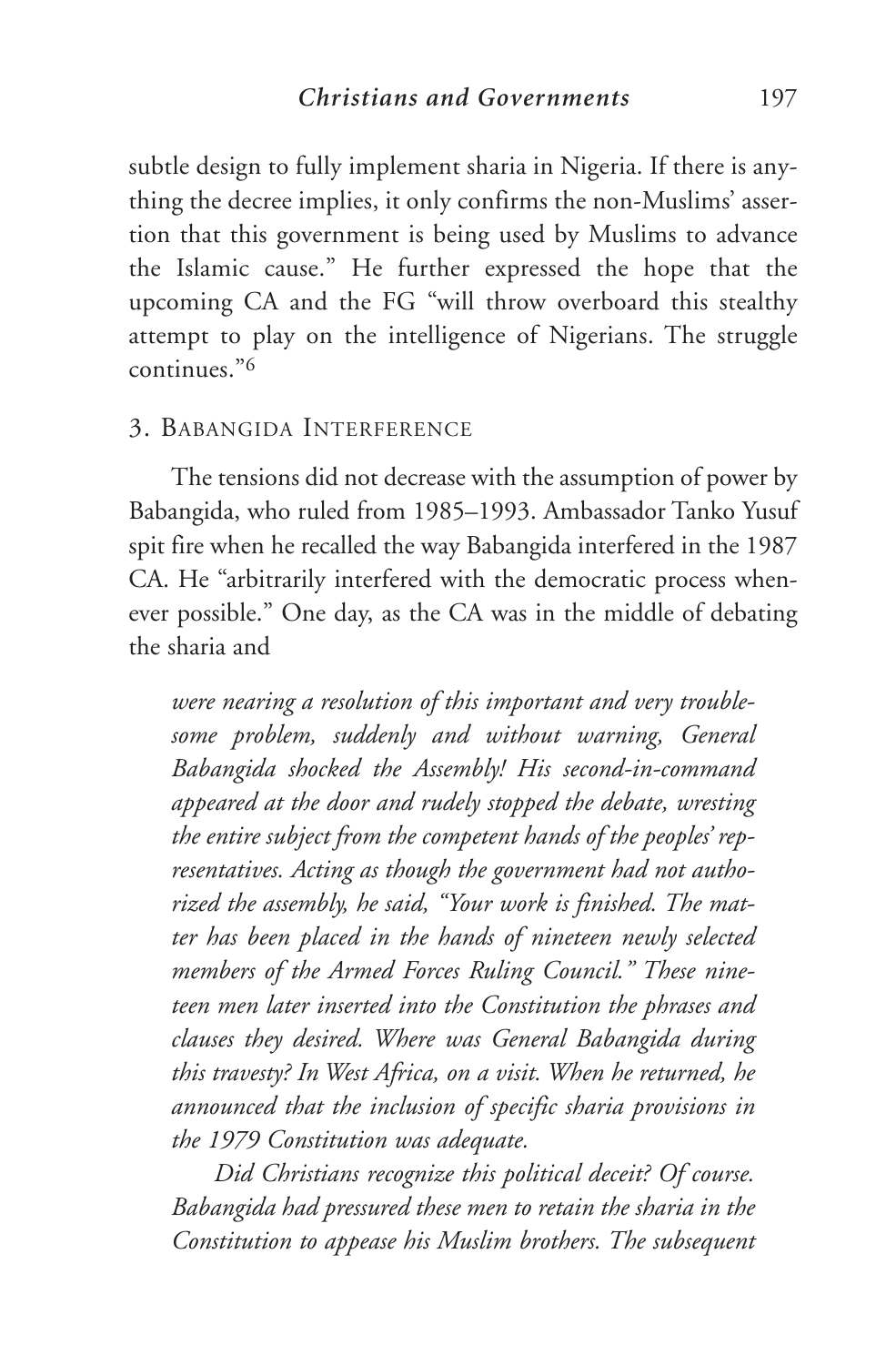*Constitutional Revision Commission recommendations confirmed his intent.*

The chairman of the CA eventually presented the unfinished draft of the revision that included the old sharia provisions of the old Constitution. He explained that leaving it out would have left a blank in the document. Only the chairman and secretary of the CA signed the document. Christians, if given the opportunity, would have refused to sign. "In fact," commented Yusuf, "all the maneuvers and manipulations were designed to prevent Christians from using their majority to embarrass Babangida's government." There is more to the story, but enough.<sup>7</sup>

The anonymous writer of a 1989 editorial in *TC*, probably Danjuma Byang, reacted as follows:

*It is highly regrettable that the Military FG prematurely intervened to short-circuit the deliberations on the sharia issue by the CA. It is not true, as the Government alleged, that there is a broad national consensus on the issue. And even if there were, that consensus is definitely not that sharia should remain entrenched in the Constitution. In fact, it is because the Government was afraid that majority opinion in the Assembly would vote out such an obviously parochial law, that it unjustifiably swooped in to postpone the evil day.*

In essence, according to the editorial, the Government swept the problem under the carpet. "We want to state our total disapproval of this action. This administration cannot honestly resolve the sharia issue and, indeed, has no moral justification to attempt to do so, because its hands are not clean." The FG intervention is clearly biased, the editorial argued. This is clear from the fact that "only Muslims seem to be rejoicing at Government action in favour of sharia."8 "By intervening on the Muslim side, Government has demonstrated once more the general belief that non-Muslims'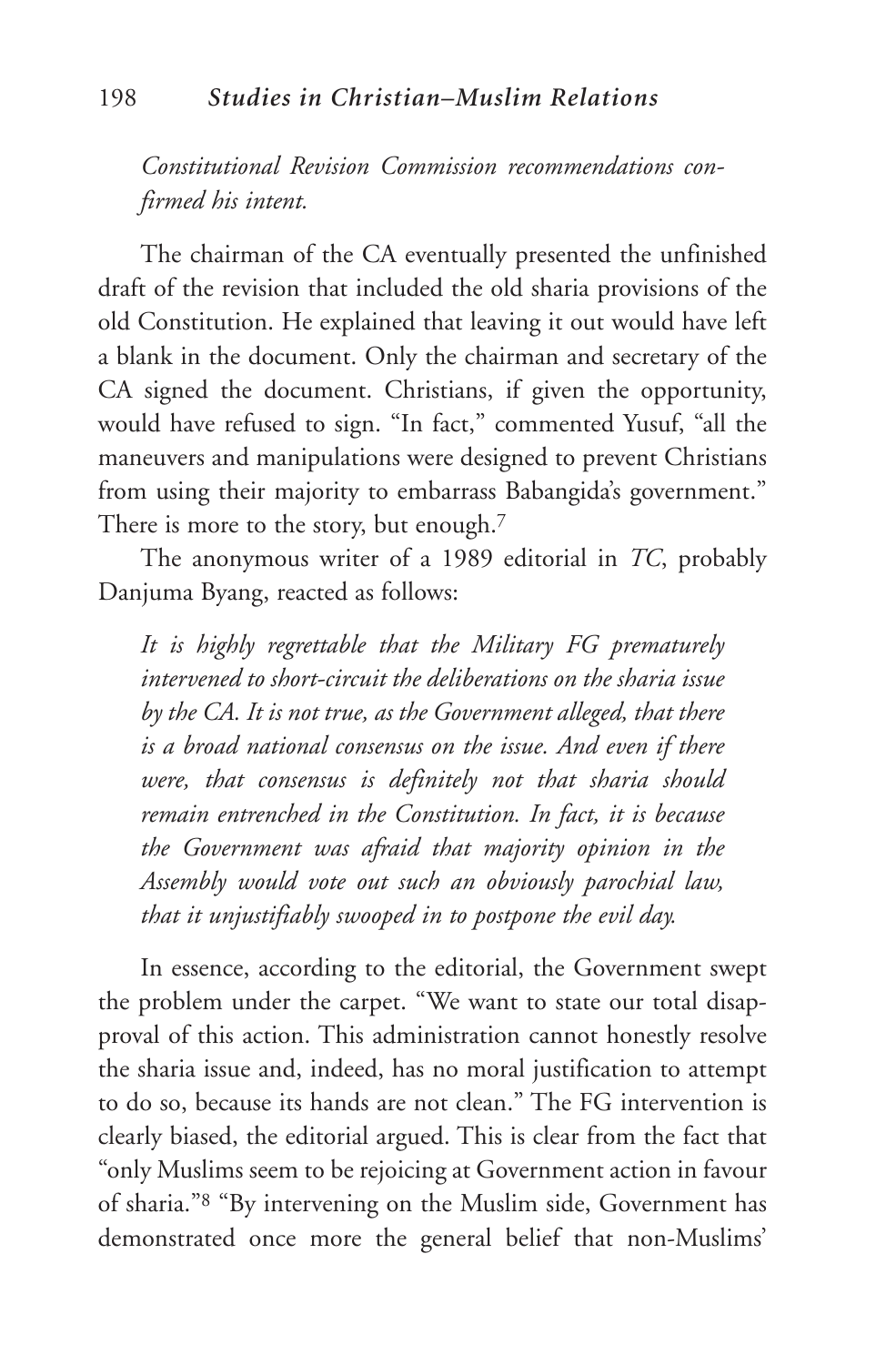opinion can be taken for a ride. Now is the time for non-Muslims to stand up and disabuse the mind of Government of the fantasy that they can always be taken for granted with impunity." The FG is told it

*should realize that by unnecessarily meddling into the crucial aspect of the Constitution being framed, it is only compounding the problems which it created in the first instance. Such ostrich-like interventions in the name of "agreed ingredients" are hypocritical and injurious to the wellbeing of the Third Republic. Religious laws in our Constitution are the bottom line of our troubles. Christians now know better and they will resist further attempts to hoodwink them.*

The writer wanted it made clear to Government that Christians will have "nothing to do with the proposed constitution, if sharia is included. We shall not continue to tolerate the violation of our inalienable rights for the sake of 'peace' which Government, through its clandestine moves, has always tended to undermine." He demanded that "all Sharia Courts of Appeal must be dismantled. This is the only way to restore the confidence of Christians in this Government. We will no longer fold our arms and watch Christians harassed at Sharia Courts. Let every one be warned."9

CAN was waging its own war with President Babangida. It reprimanded him for allowing the government-owned *New Nigerian (NN*) to be used as a proselytizing agency for Islam. Northern CAN published a statement in April 1989 in which it traced in great detail events surrounding sharia developments in the 1980s and highlighted all the steps the president took to steer the entire country in the direction of Islamisation. It accused Babangida of having adopted a "naked discriminatory religious posture through overt and covert acts of patronage and preference for Islamic religion." They dubbed his administration "the principal agent for the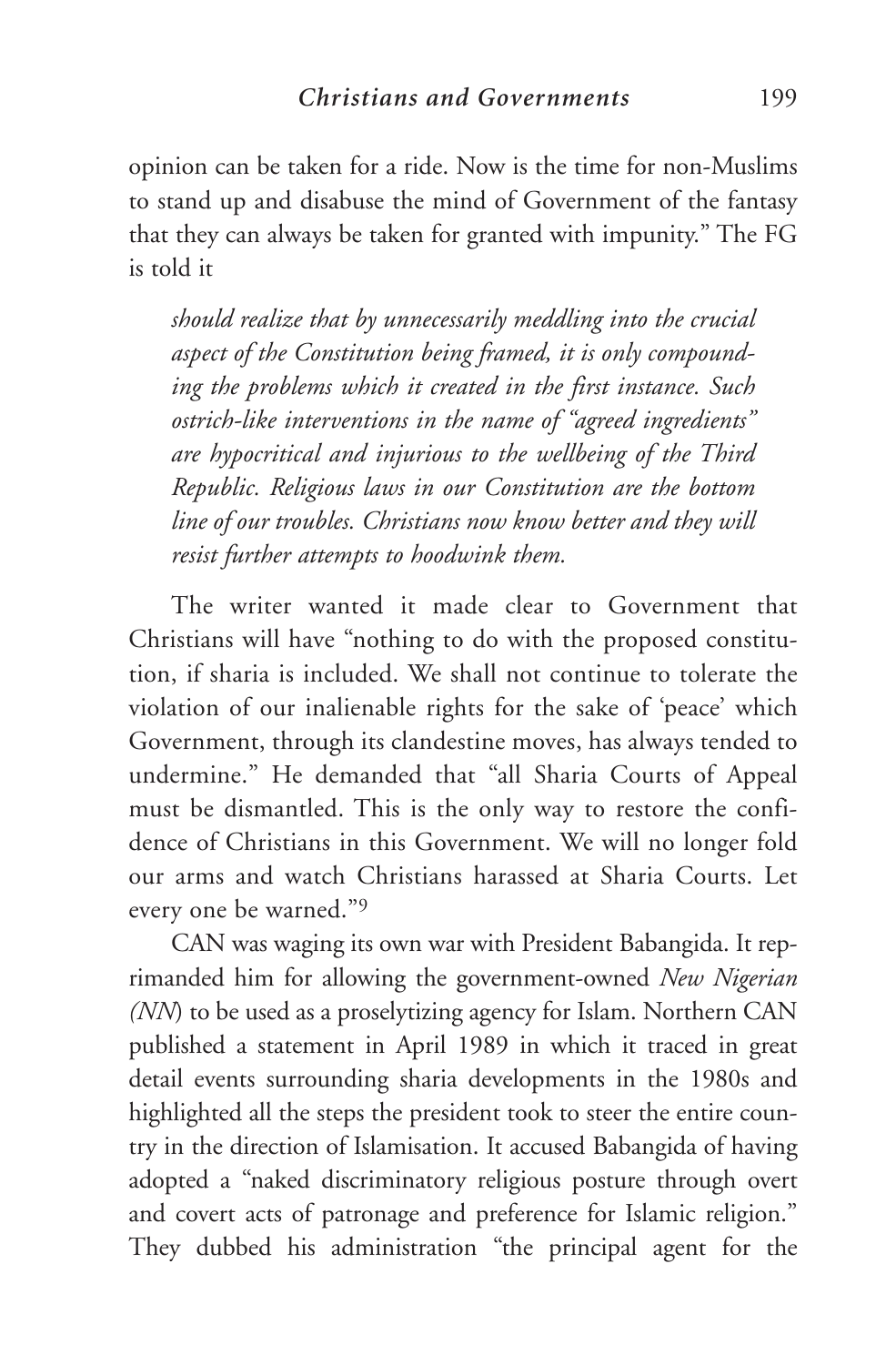Islamisation of Nigeria" and listed a number of examples. As you will see below, they faulted him for allowing the sharia debate in the *NN.* Another serious critique was his interrupting the sharia debate in the CA of 1987 as already reported. It ended with the warning, "Let it be known that a sharia-laden constitution is unacceptable to us and our stand is not negotiable. We shall assert our rights as our God did not put us under any bondage." Should the Government proceed on its present path, "the consequences will be too grave and obvious." CAN reminded the president that "Sudan has after a bitter experience opted for the path of sanity out of sharia or religious law. We think Nigeria has every opportunity to profit from the lessons of the Sudanese experience."10 I recommend that you read this worthwhile document in its entirety.

## 4. FEDERAL GOVERNMENT DENIAL: NO SHARIA

Only a few months before Governor Sani's declaration, the FG, under the short-lived pre-election military regime of General Abdulsalami Abubakar, sought to ensure Nigerians by officially announcing that the FG had no intention of imposing the sharia on anyone. Speaking on behalf of the Provisional Ruling Council (PRC), the highest policy-making body in the land, to a group of journalists, Rear Admiral Taiwo Abiodun Odedina said, "Let me make it clear this morning that there is no plan to impose sharia law on the Nigerian populace. No sharia law is being imposed on Nigerian people. And there is also no division whatsoever in the PRC regarding all its deliberations in the past four days."11 This was the promise of a transition government preparing to return to civilian rule. Its temporary nature reduced the weight of its promise and it was apparently never taken seriously by Christians.

#### 5. INFLUENCE OF ULAMA

Tanko Yusuf, whose life and work straddled the two eras, explains in his biography from BZ days that in the Islamic coun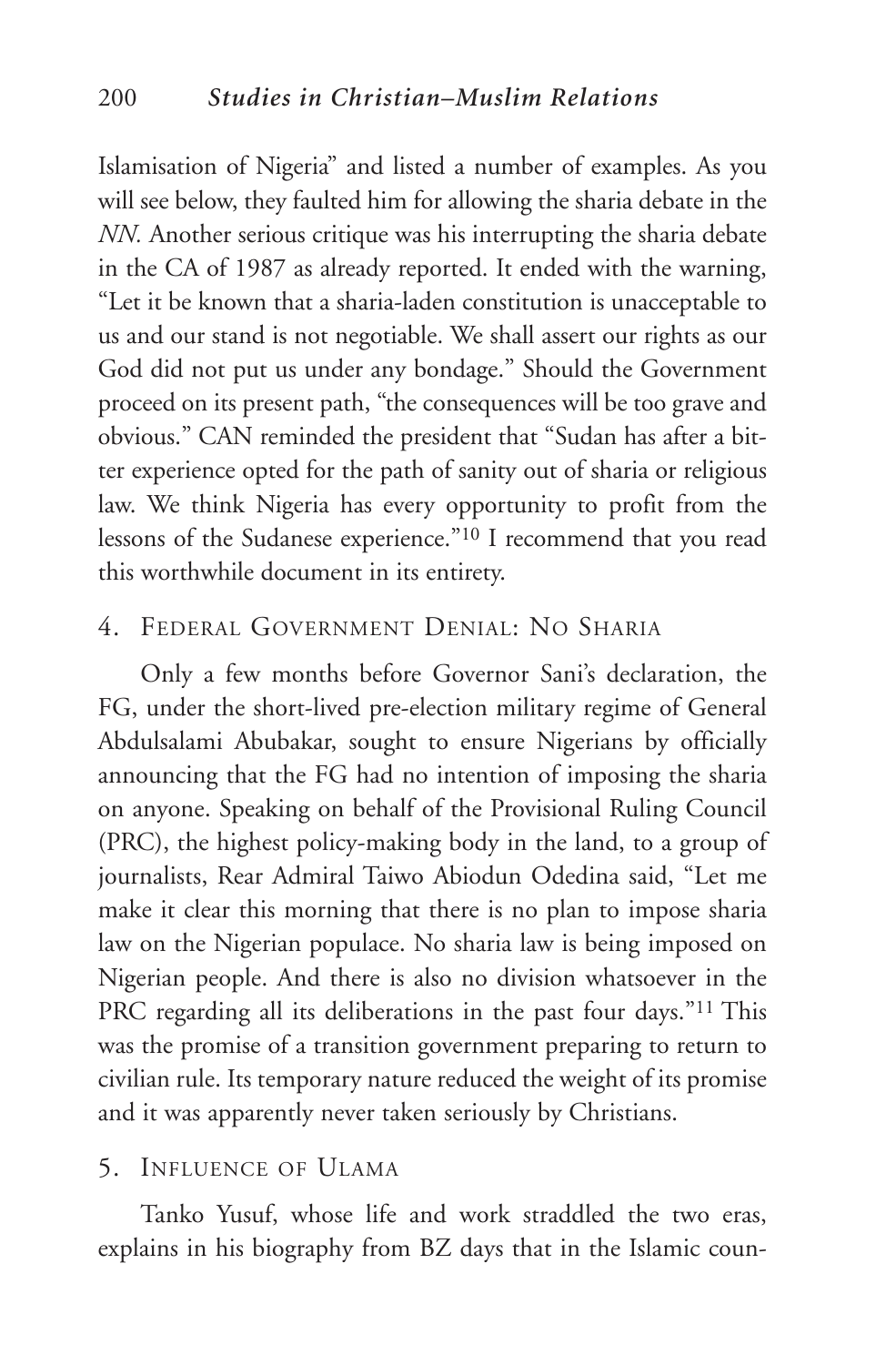tries of the Middle East "religion and government are one and the same. There it is considered legitimate for Muslim political leaders to use state facilities, institutions and power to promote Islam." That being the case, Yusuf continued, "it seemed natural, when Nigerian self-government began, for Muslim leaders to openly use government for both religious and political purposes."

In Nigeria, this is true not only of fundamentalists but even of moderates. Yusuf asserted that the Muslim community as a whole "have pushed Islam as hard as they could.... They have maneuvered jurisdiction over religion, education, economic and personal lives. They have set up Islamic judicial institutions and instituted administrative policies that aimed to implement sharia throughout the country." In fact, it seems difficult for Muslims to distinguish between their religion and the state. We are talking about distinguishing, not separating, something to which most Muslims are not likely to agree anytime soon. They tend to think of them so firmly and so blatantly as one single unified entity, even in a multireligious context like Nigeria, that is nothing short of shocking.

Yusuf gave the example of the Council of Ulama that back in 1987 submitted a "Model of an Islamic Constitution" to the FG's Constitution Review Committee. They hoped that some day the document would be accepted for Nigeria. They affirmed that a society based on Islam "requires the complete application of the sharia in the Constitution." The sharia would be paramount in such a regime, they wrote, along with all of its detailed rules for all of life. No law that contradicts Islam would be allowed to stand.

The Model included assurances of freedom from harassment for "every person." However, sharia holds only for Muslims. Thus such guarantees would not hold for non-Muslims. The Model also would "compel all persons in governmental offices at any level to 'follow the sharia in letter and spirit, to uphold the message of Islam at all costs.'" Article 42 in the document deals with the estab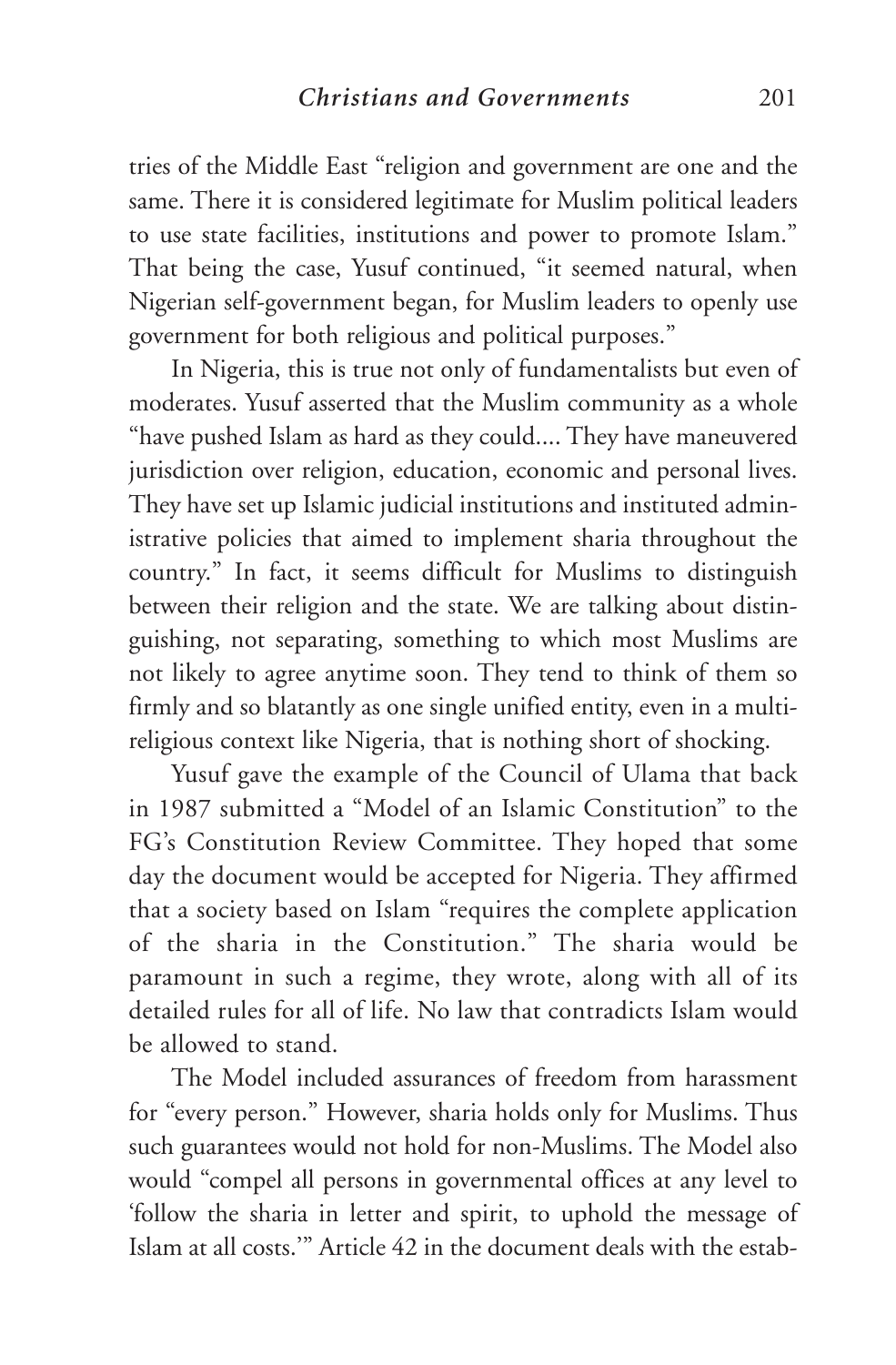lishment of *Hisbah*, an institution we have already met. It is a traditional Muslim institution for "the promotion and protection of Islamic values with a view to establishing what is right and forbidding what is wrong."

Article 57 explains that jihad is incumbent on every Muslim as a "perpetual and inalienable duty" to "defend the land of Islam and the Islamic order." Muslims must bring down any government not headed by Muslims. To achieve this, says the next article, there needs to be "a program of Islamic education and training to inculcate in the Armed Forces the concept of *jihad*."

The rest of the Model contains various statements about issues like human freedom throughout the world and opposition to wars waged because of differences of religion.12 Yusuf commented "What a despicable contradiction." As to Article 12 with its oftrepeated "There is no compulsion in religion," Yusuf simply commented, "I shake my head."

Yusuf's exposure leads his readers to serious questions. Can you imagine a disregard for Nigeria's multi-religious situation more blatant, shameless and selfish than this? An outright "We don't give a damn about anyone else. This is the Muslim idea and this is the way we want it!" It is indeed hard to understand such an attitude except that Muslims recognize something similar in Christians with their insistence on their secular alternative!

As impossible as these Ulama ideas may seem in multi-religious Nigeria, they had the ear of General Babangida. According to Yusuf, Babangida "relied heavily on the advice of the... Council of Ulama." They "revised standing rules and regulations and drafted new federal policies." The General declared their "recommendations to be policies. The objectives of the Ulama, so quietly fashioned and cleverly implemented, are now firmly embedded in government regulations and directions"—and all "based on... [their] interpretation of the Qur'an."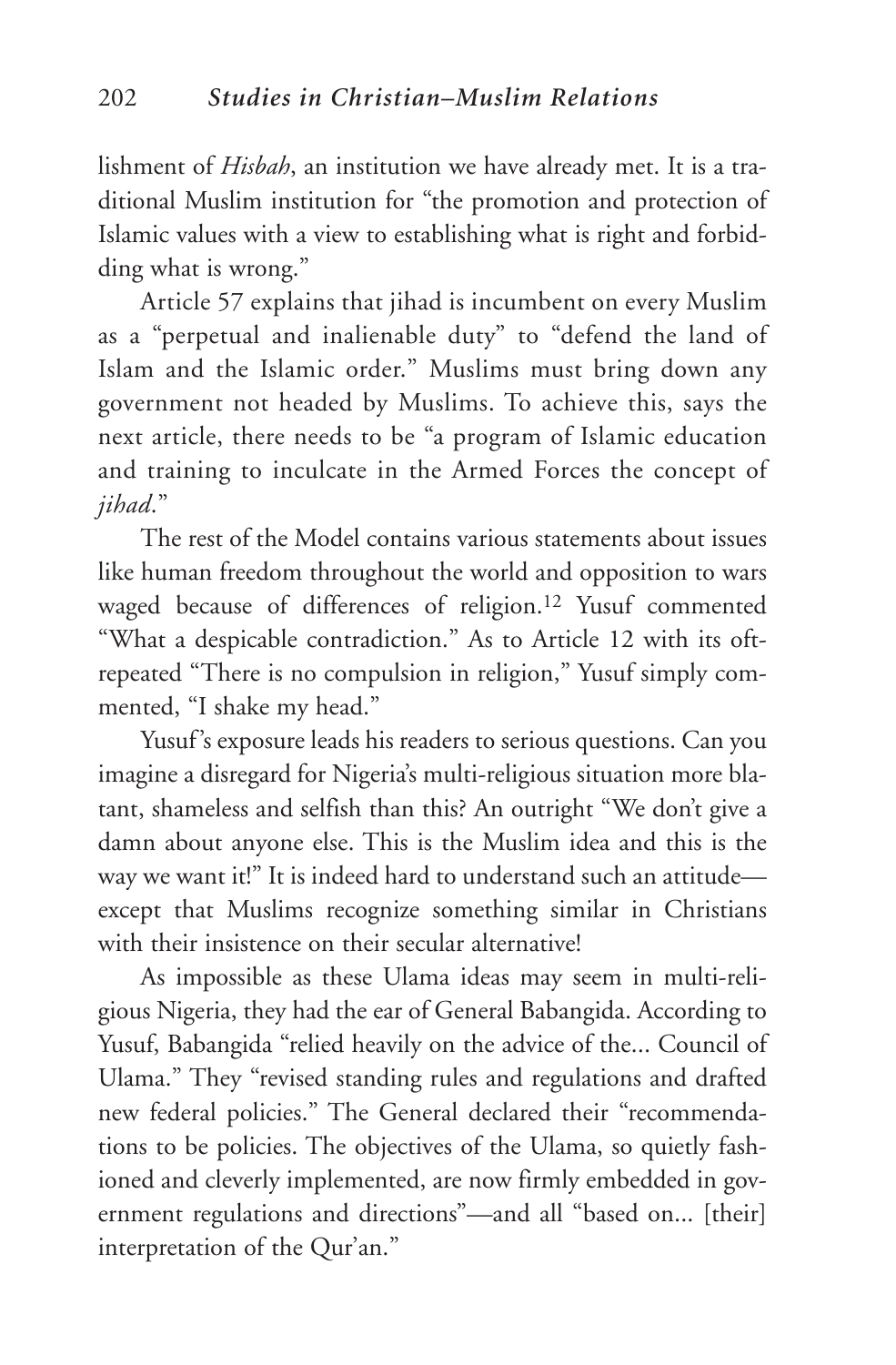Yusuf asked "Can this kind of constitution work in Nigeria?" His answer is a straightforward "No!" And though he and all other Christians are not happy with the continuous tension between the two religions, he predicted that, the attitude of Muslims being what it is, the tension "would continue until all citizens... are equal in the eyes and in the practice of law and government."13

#### 6. THE ABACHA DAYS

Obed Minchakpu wrote about developments leading up to the CA of 1995. While the Constitution that emerged stated that the government "shall not adopt any state religion," it had provisions "for the establishment of Sharia Courts" and for appointments of *Khadis* at state levels and for Abuja, the Federal Capital Territory. The contradiction was glaring. This was clearly an attempt to use government machinery to entrench sharia. "If this is not so, why must Sharia Courts, which are exclusively Islamic institutions, be established and funded by the government?"14

Throughout the CA decades, Christians addressed, advised and warned the FG about policies to pursue or to avoid. The Constitution of 1999 was no exception. The new Constitution was scheduled for completion end April. In mid-April, CAN cautioned the FG "against including sharia." It was rumoured that the subject was under discussion at the highest level of FG, but that a consensus proved illusive. National CAN President, Sunday Mbang, explained that "Christians were becoming more radical in their protests. He felt the government should not provoke resentment." Hence CAN was requesting "the Ruling Council not to include anything that shows bias for religion in the new Constitution." The Northern Christian Elders Forum backed CAN in that they insisted that "Nigeria is a secular state" and rejected "any attempt to include sharia in the Constitution." They also denied that Nigeria is a multi-religious country.15 This rejection of multi-religion was, it seems to me, a step backward. In Volume 5 you will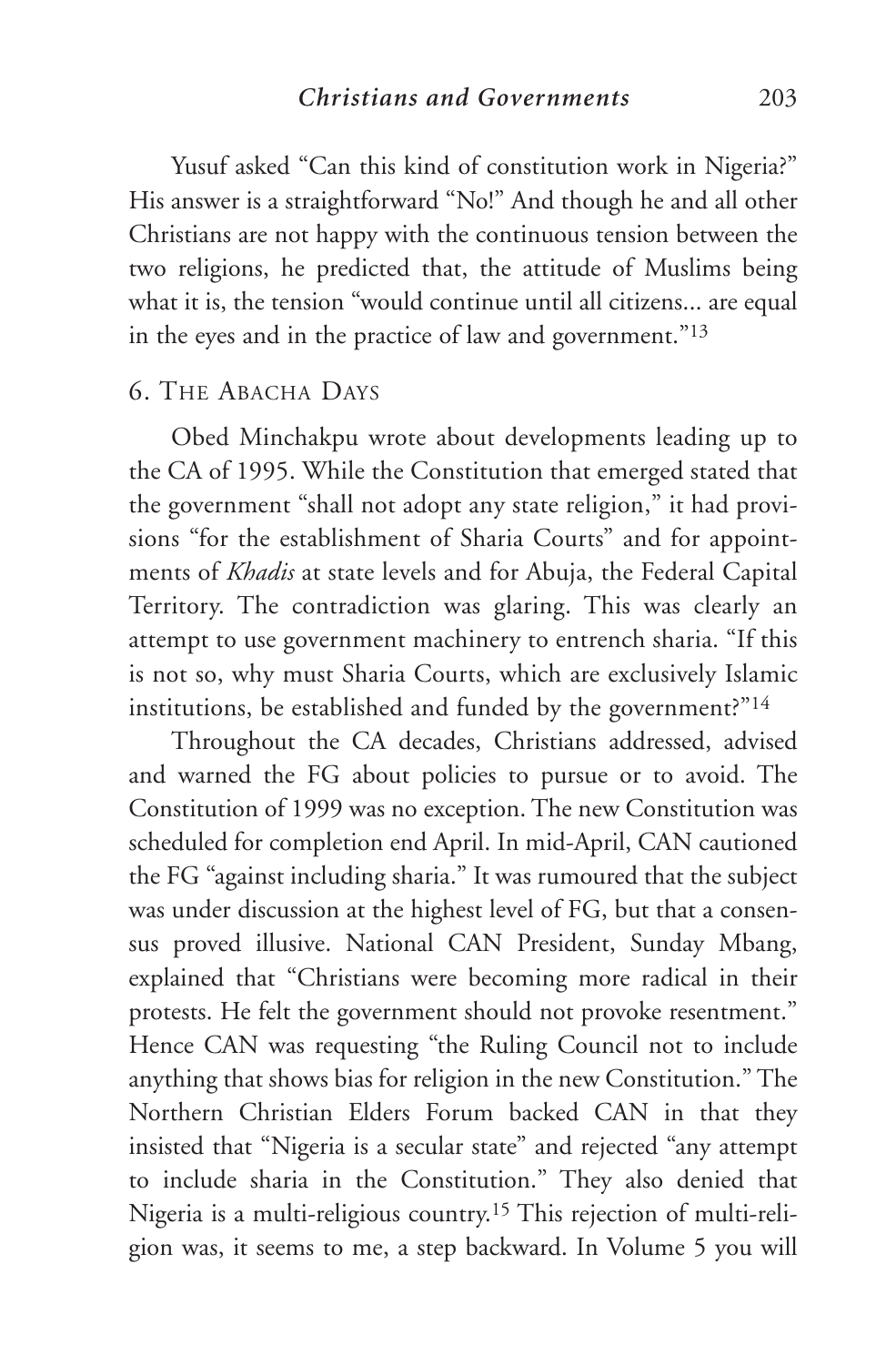find that mainstream Christian opinion embraces the concept. I am inclined to take that statement as an emotional outburst under the pressure of the moment rather than a carefully thought-out rejection of mainstream opinion.

#### 7. ROLE OF THE MEDIA

#### *a. New Nigerian*

Kukah gives us a clear, if not complete, picture of the wholistic fashion in which Northern politicians sought to maintain and extend Northern power, a notion that was deeply shaped by Islamic ideals. Six major institutions were established to achieve this goal: the New Nigeria Development Corporation, the Bank of the North, ABU, the Kaduna Polytechnic, the Federal Radio Corporation and the New Nigerian Newspapers. Following Kukah, I will only summarize some salient items about the *NN*, the major of the two newspapers it published, the other being the Hausa-language *Gaskiya Ta Fi Kwabo*, a pithy expression meaning "Truth is worth more than a penny." The maiden copy of *NN* appeared on January 1, 1966, just weeks prior to the first military coup.

Kukah provides us with good insight into the role of the *NN*, that serves as a perfect counterbalance to the complaints of Ibrahim Ado-Kurawa about the alleged anti-Northern and anti-Muslim role of the Southern media.16 There is, however, a significant difference: Most of the Southern press is private, whereas the Northern ones are mostly government-owned. This means, in our context, that when they support Northern-cum-Muslim causes and struggle against Christian causes, even when these may represent *Northern* Christians, it is legitimate to interpret their unilateral support as sponsored by their owner, the Government. Ado-Kurawa's complaints about the one-sidedness of the Southern press is legitimate, but it is largely a *private* press. Their positions cannot be said to represent that of Government. The complaints of Northern Christians about Northern media is that their pro-Muslim per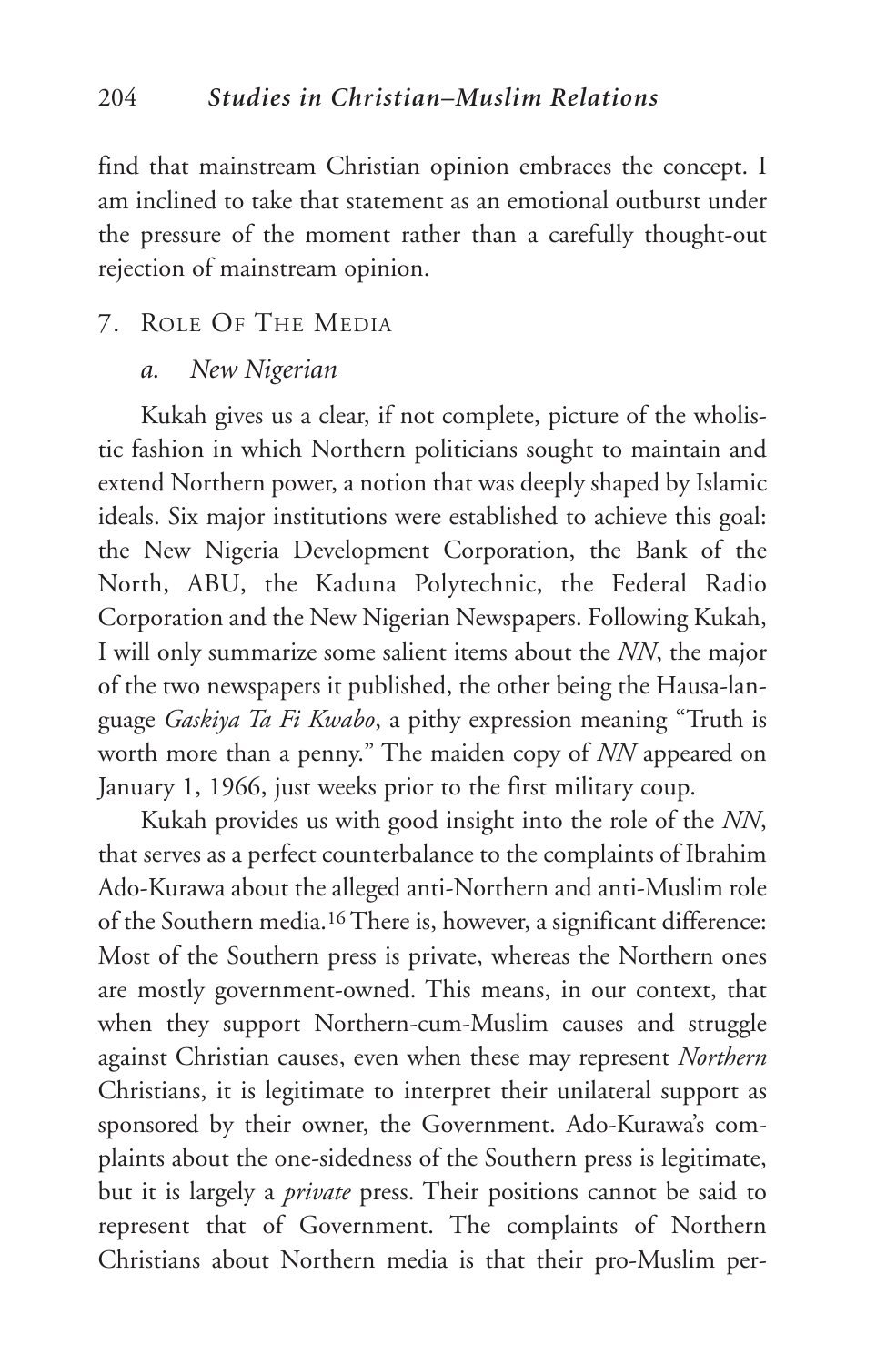spective is reflective of Government, *their* government, paid for with *their* tax nairas and *their* oil wealth. It is in that context that we must read Kukah's discussion in Volume 6.

Kukah reports a conversation with Adamu Ciroma, the first *NN* boss, who explained the need for a Northern press. A paper always takes on local colouration and reflects local inspiration. The Lagos press reports when a Southern uncle sneezes but is silent about any Northern event, however significant. Fair enough and true enough. I have read those Southern papers from that perspective, especially earlier ones. Ciroma's first editorial stated up front that *NN* is a Northern paper that will identify "with the North and its people, their interests and aspirations. For that, we have no apology to offer." Again, no problem—except that Northern Christians were not included in that equation. Similar to Ado-Kurawa, Kukah describes the reactions of the Southern press as totally non-comprehending and as totally hostile, based on their "contemptuous view of the North." The stage was set for a long press war of (im)pure mutual prejudice that precluded the entire Nigerian press world from playing a constructive role in the sharia storm that was slowly gathering.17

Kukah described the *NN* during the 1977 CA as being "at its best." "It imposed its ideological supremacy" on the developments and was used effectively to support "Northern interests and hegemony," meaning, of course, Muslim interests. The surprising appointment of Daniel Agbese, the Christian journalist from Benue, to the post of editor was no indication of a widening of the tent to include Northern Christian interests. It was a strategic appointment that only temporarily suspended the principle that this position was restricted to Muslims. Agbese's appointment, it would appear, was merely an astute political move in the context of that particular day or month that I cannot go into, but that was not designed to shift the direction of the paper.18 They continued to use its pages to "blatantly protect the interests of Islam." At another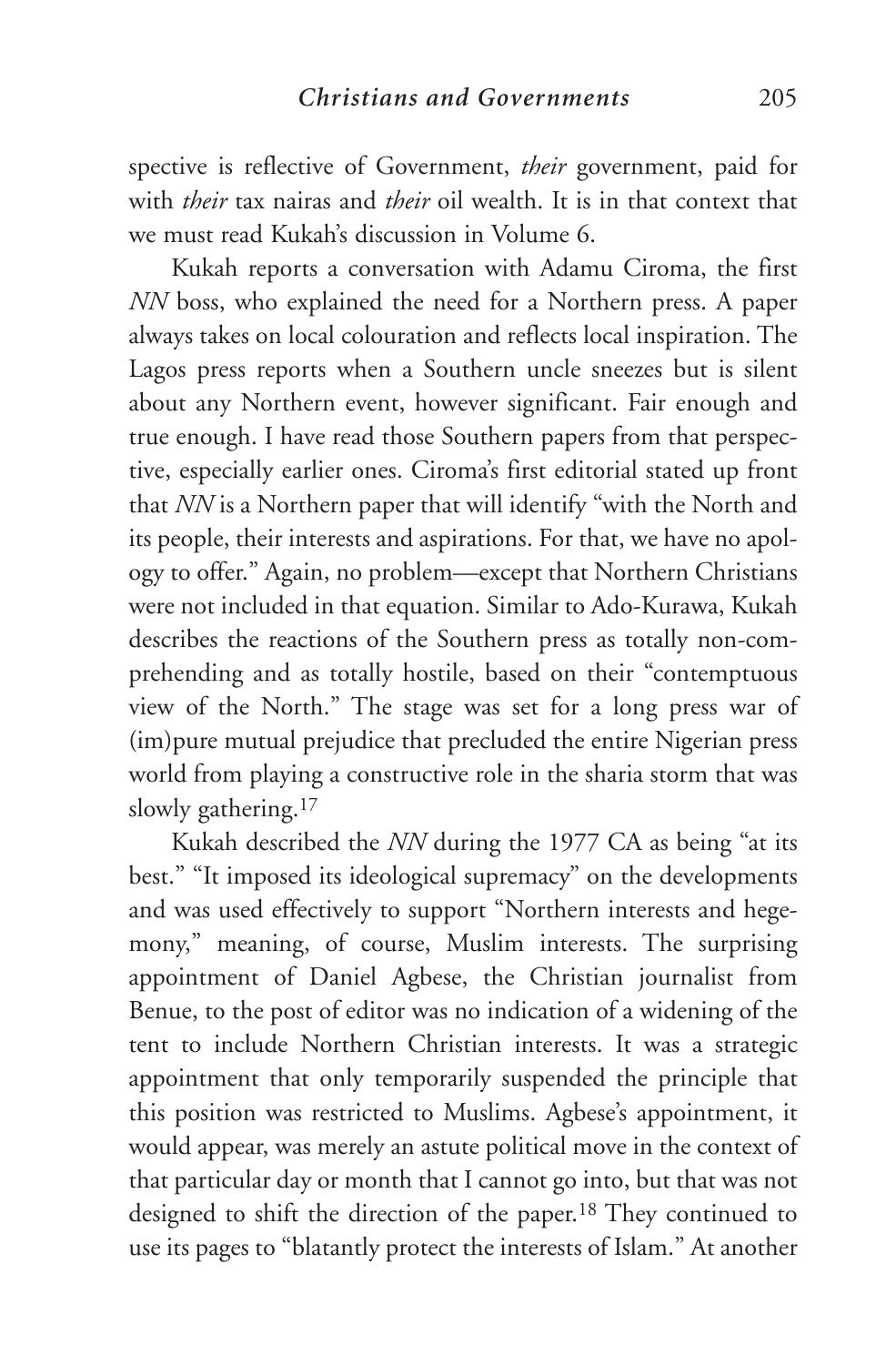time, 1985—it is not always easy to follow Kukah's chronology—, Mohammed Haruna, famous as a journalist but not for towing the establishment line, now serving as *NN*'s Managing Director, announced that the paper "would continue to fight for the introduction of sharia." In the same year, the paper declared itself the centre for the thirty-day sharia debate.

Being a government agency, the *NN* eventually succumbed to narrow political interests and deviated from its editorial excellence, according to Kukah, to become an arena for jockeying for power, ethnocentrism, manipulation and intrigue, all negative factors that invariably lead to a loss of quality. These developments have lead to "blunting the cutting edge of *truth as a weapon*," the legacy the Sardauna imprinted on the paper. However, its role as an advocate for Muslim interests, not the least of which is sharia, continued. In an undated interview, Paul Unongo said, "…the *NN* is unashamedly, openly, a newspaper financed by taxpayers' money, yet supports, advocates, advertises and pushes everything Islamic." If you check the endnotes of the books in this series, you will note that the volumes presenting Muslim views contain many more references to *NN* than do those presenting Christian views, including this one <sup>19</sup>

CAN had its bone to pick with the FG's use of *NN*. It reprimanded Babangida for allowing its *NN* to initiate a public sharia debate, while he "knew that the subject is a tension builder, but did so to lay the foundation for its desired goal of Islamising Nigeria." CAN reminded the public that only three years earlier it had predicted in the same *NN* that "the sharia debate was a prelude to ensuring that in any subsequent constitutional arrangement in this country, Islam will be imposed." It called its own a "prophetic suspicion" that proved right when shortly after, the Council of Ulama, also in the *NN*, "threatened that Muslims in the country vowed to reject any new political order that does not recognize the uninhibited application of sharia."20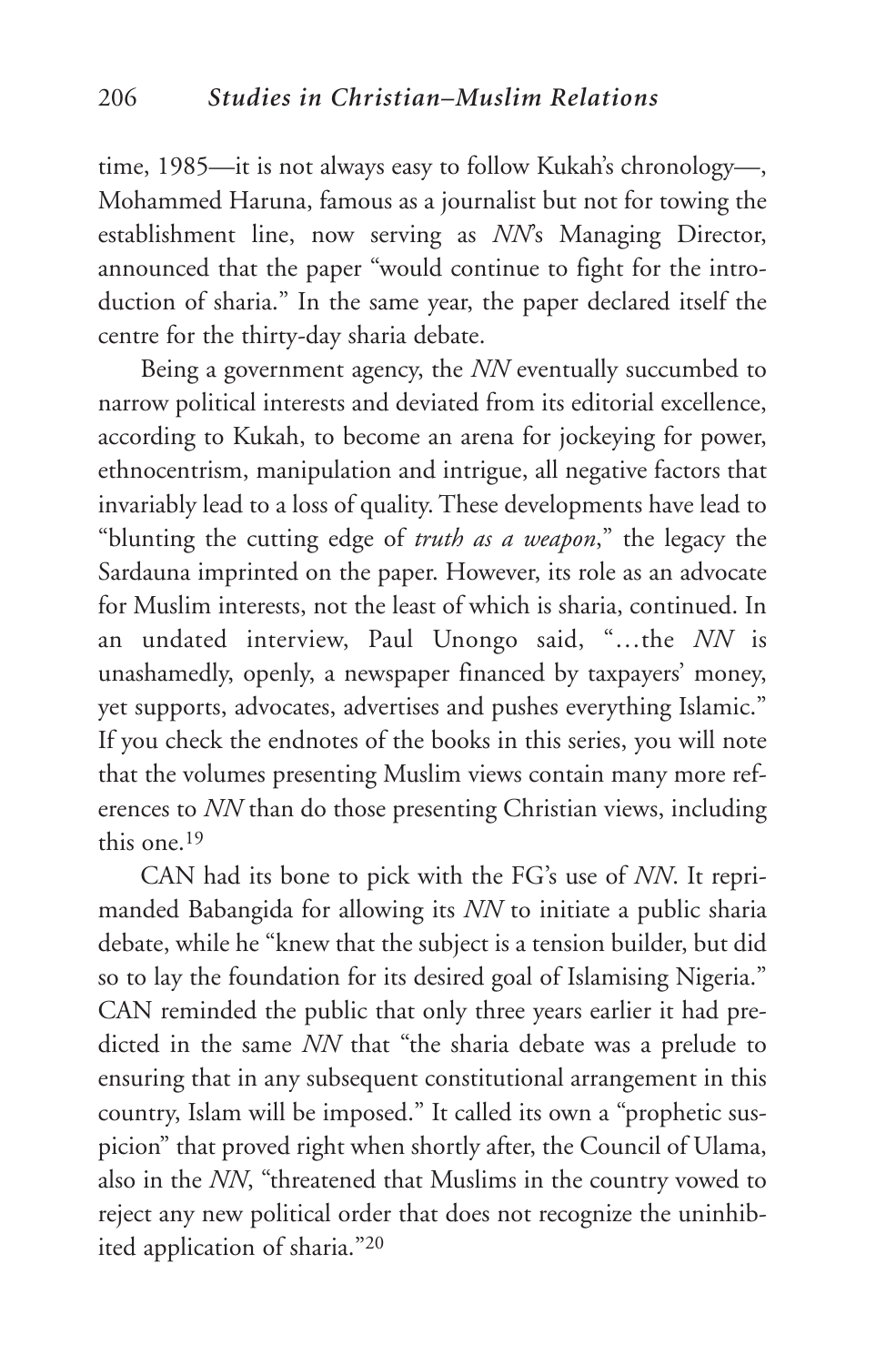#### *b. Electronic Media*

Problems also exist(ed) in some state-owned electronic media. The media complaints you remember from Volume 3 continued to be aired regularly. I will not go into more detail here, except to point you to a CAN press release of December 17, 1997, where CAN complained about the refusal of many Northern TV stations to air a Christian programme that included a convert from Islam, one Mohammadu Ali Biu, giving his testimony. Some directors of stations that did show the programme were brought in for interrogation. Christians were especially offended because these stations did show programmes that featured Muslim converts from Christianity.21 The CAN document was accompanied by an analysis by *Worldreach Nigeria* of the religious TV programming of a few Northern states that yielded the following information: Borno: Christian—30 minutes, Muslim—410 minutes; Kano: Christian—0 minutes, Muslim—1065 minutes; Katsina: Christian—0 minutes, Muslim—570 minutes. The report included the explanation that some of the programmes considered Muslim "were not explicitly Muslim, but in their content and presentation, they are pro-Islamic to the total exclusion of alternative views. This includes entertainment, news and even children's programmes."22 The tendency of Muslims to use government unilaterally for the advancement of Islam and, in our present context, of sharia, is thus by no means anything new or sudden. It has been there all along, at least ever since the days of the Sardauna.

Though the sharia situation took a sharp turn at the end of the century, the role of the media has not recognizably changed. With this sentence we have reached a transition to the new sharia era.

## ▲ *The Post-Zamfara Years (AZ)* \_\_\_\_\_\_\_\_\_\_\_\_\_\_\_

Debki describes the media of the new era as "politicized" and places them, together with sharia itself, in the category of "tension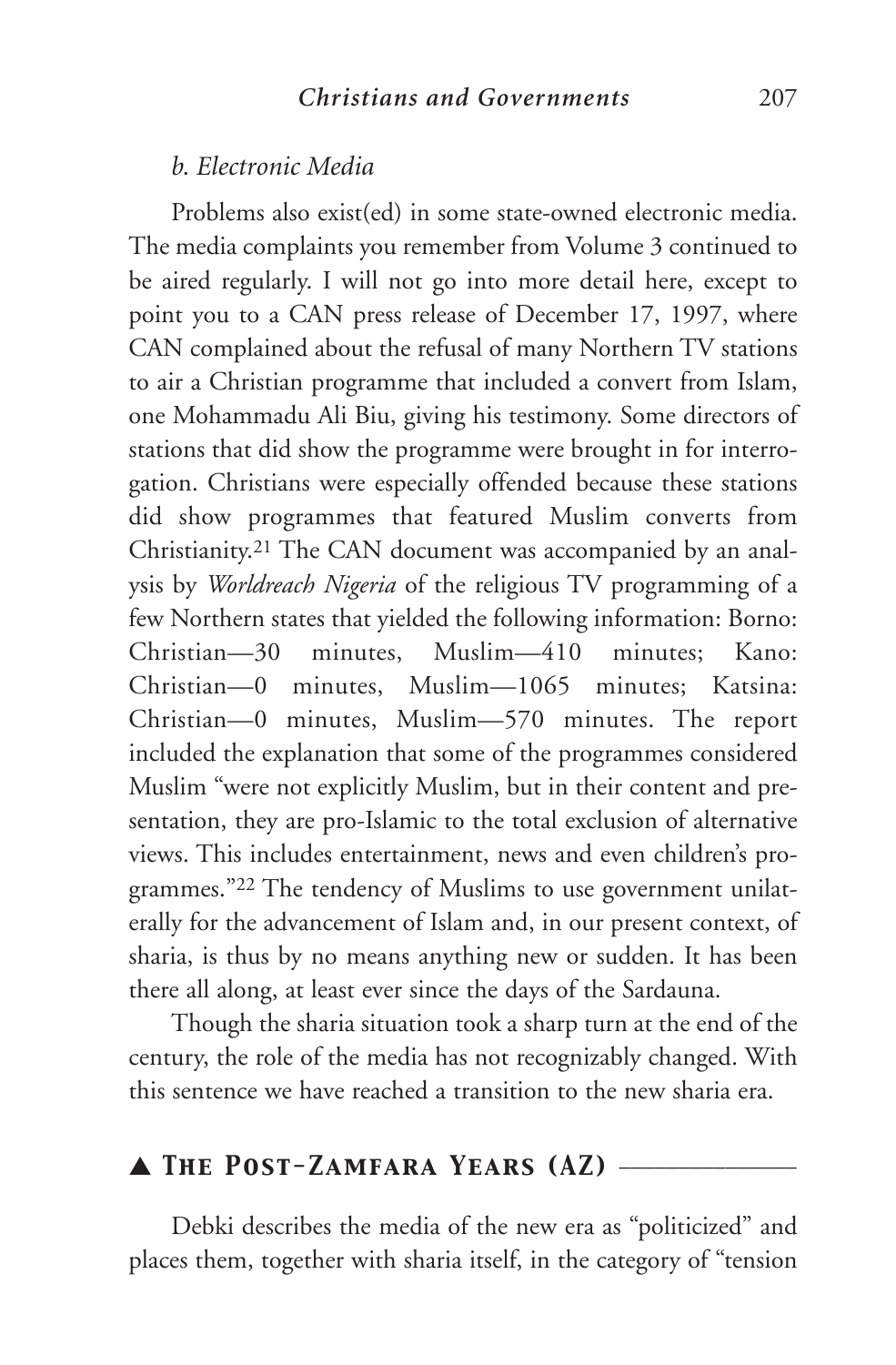builders." "They seem to have stepped out of their duties of giving situational reports of what exactly happened into favouritism reports, representing the interest of a particular group of people, contrary to what actually happened." I cannot really judge the accuracy of the last phrase. Neither do I wish to cover events and arguments already found in earlier volumes.

## 1. FEDERAL GOVERNMENT REACTIONS TO SHARIA

#### a. Obasanjo: Fumbling or Shrewd Ambivalence?

In Volume 6 I already gave considerable coverage to the FG reaction to sharia. Since then, new documents have come in hand, new developments taken place and additional opinions formed. In this section I focus on all of these with a concentration on the reactions of Christians within the FG, including, of course, President Obasanjo himself.

The FG's initial reaction was a classic study in ambivalence. The question is whether that was a politically contrived ambivalence or the result of being caught by surprise. It did not help that the media misrepresented the president's first public statement on the subject delivered at the American Harvard University. He was alleged to have declared sharia unconstitutional and predicted it "would not last."23 At the beginning of 2001, he was quoted as saying that he would not "intervene in the sharia controversy because of the passionate emotions surrounding it."24 It took FG almost two years to declare it illegal.

At the end of August 2002, President Obasanjo delivered a speech to the nation on sharia. According to Madu Onuorah, he expressed concern over the expansion of sharia from the private to the criminal sphere as well as over the death sentences. He hoped that the higher courts would overturn those judgments. If not—and then comes his famous and sometimes despised statement about weeping: "If for any reason she is killed, I will weep for Amina25 and her family, I will weep for myself, and I will weep for Nigeria."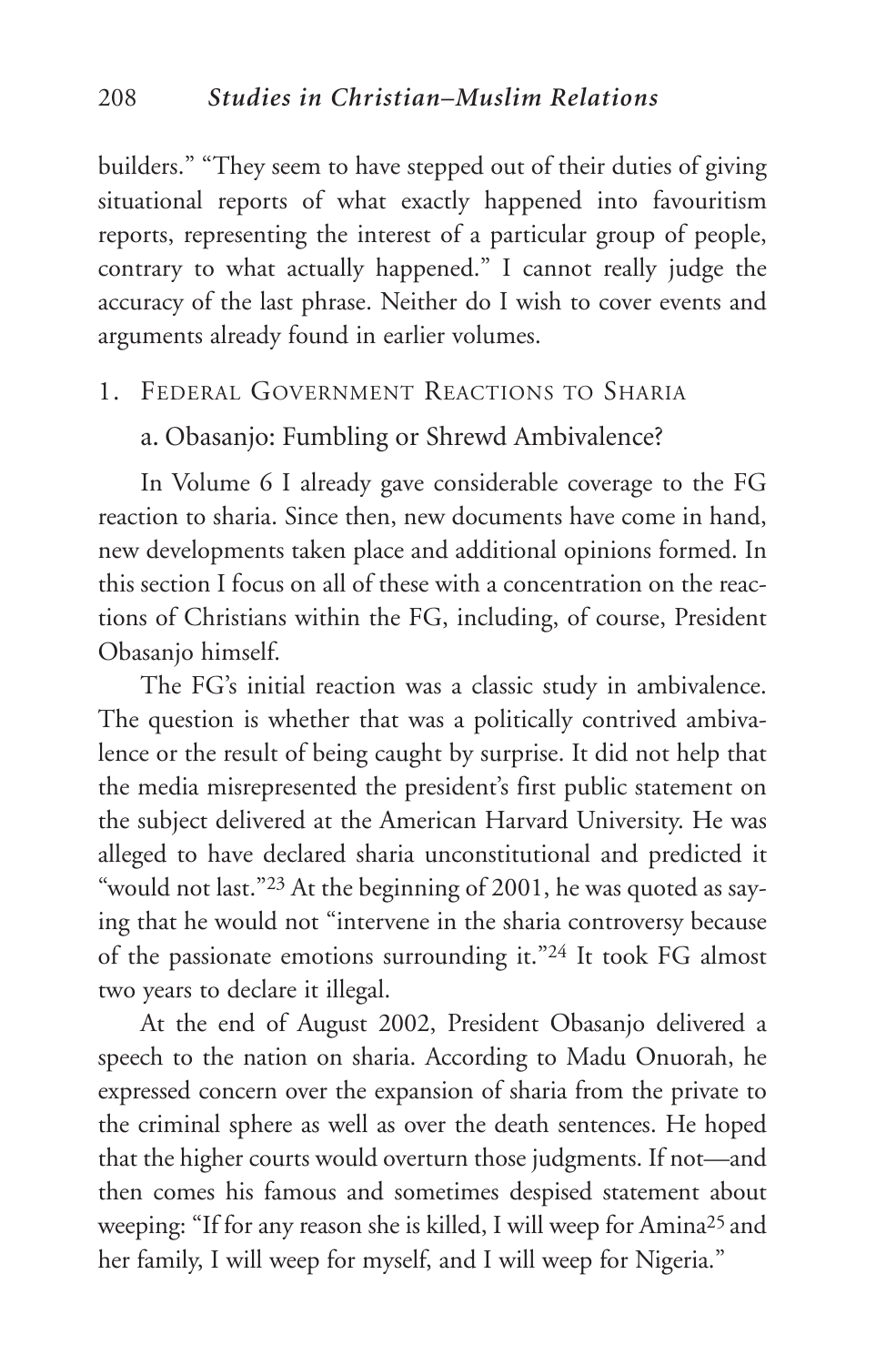It did not seem to occur to the president that the women who had been condemned to death would not have the resources to pursue the lengthy and expensive methods of such appeals. In other words, the system defended by opponents to sharia did not really give the victims of sharia access to justice. Some of the critique by pro-sharia forces about the difficult access to the Western legal system was right on. Perhaps the president simply assumed that they would receive help from lawyers and/or human rights groups—or secretly, from the FG itself.

In the above address to the nation, the president also showed concerns over the effects of sharia and its fallout on foreign investments in the country.26 A few months later, he again referred to the issue. Foreign investors, he reported, "have expressed apprehension about the stoning of women or men found guilty of adultery." This time he addressed the issue with greater assurance, also with a view to the upcoming Miss World Pageant.

*Our assurance to those who care to listen is that we have a legal and judicial system which grants any accused person the full opportunity of appeal to the highest court in the land. For this reason, we have never entertained doubts that whatever verdict a lower court may give, the appellate courts will ensure that justice is done. We fully understand the concerns of Nigerians and friends of Nigeria, but we cannot imagine or envision a Nigerian being stoned to death. It has never happened. And may it never happen.*<sup>27</sup>

When Safiya28 was acquitted, the President reportedly said, "Wherever I went in the world, I had no peace." The president of Spain said, "…this matter of Safiya…." When he held discussions with the Norwegian Prime Minister, Obasanjo was trying to talk oil, but "all he wanted to talk about was Safiya." Had anyone been stoned, Nigeria would have suffered a serious international setback, the President commented.29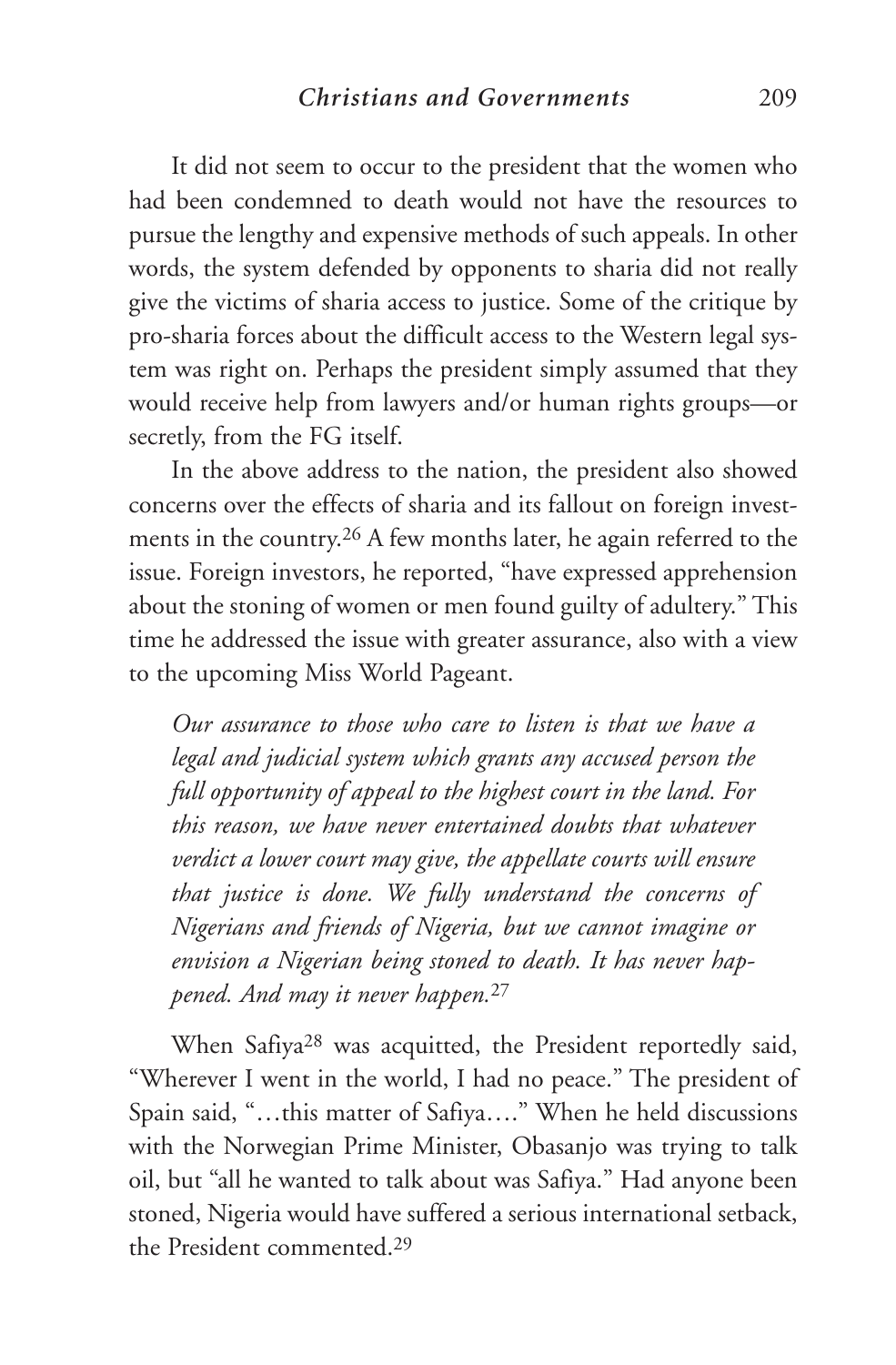#### 210 *Studies in Christian–Muslim Relations*

The President's talk of foreign pressure was not contrived. Professor Kalu reported the following international turmoil surrounding Safiya's case: "The Nigerian embassy in Italy received two container loads of protests over the verdict. A letter bomb was intercepted at the nick of time. The ambassador was summoned three times…. In Spain, the Nigerian embassy received 600,000 letters…. The Vatican called for prayers. Naples and Rome adopted Safiya and offered her keys to the cities." Nigeria was getting a bad reputation all over. The American Centre for Religious Freedom dubbed their report on Nigerian developments "The Talibanisation of Nigeria."30

A representative of *The Pointer* interviewed President Obasanjo and described the latter's position on sharia as "fairly neutral." The interviewer asked how he actually felt about it. The President agreed that he adheres to some "sort of neutrality." He dislikes sharia, he disagrees with and disapproves of it, "but the states concerned have the power and the constitutional right to do it." However, there is also the issue of human rights and on basis of them he will not allow anyone to be stoned. "I know for sure" that this will not happen. So far— 2007—in fact, it has not happened. This is a President who was caught between two types of rights, both of which are inconsistently enshrined in the Constitution: states' rights and human rights. He acknowledged he was bound by this Constitution with its contradictory rights, even if it allows ugly things. So far, we have not had the privilege to discover how he would prevent stoning from happening. Perhaps, the fact that no stoning has so far taken place is proof of the wisdom of FG public ambivalence. Perhaps it is an indication of the FG preventing it behind the scenes, saving the face of Islam.31 In Volume 6 I did give some indication that the FG may have secretly funded at least part of the legal expenses. So far President Obasanjo.

#### b. Other Federal Officials

In the previous volume we already learnt that Justice Minister Godwin Agabi wrote to Northern governments that "Muslim citi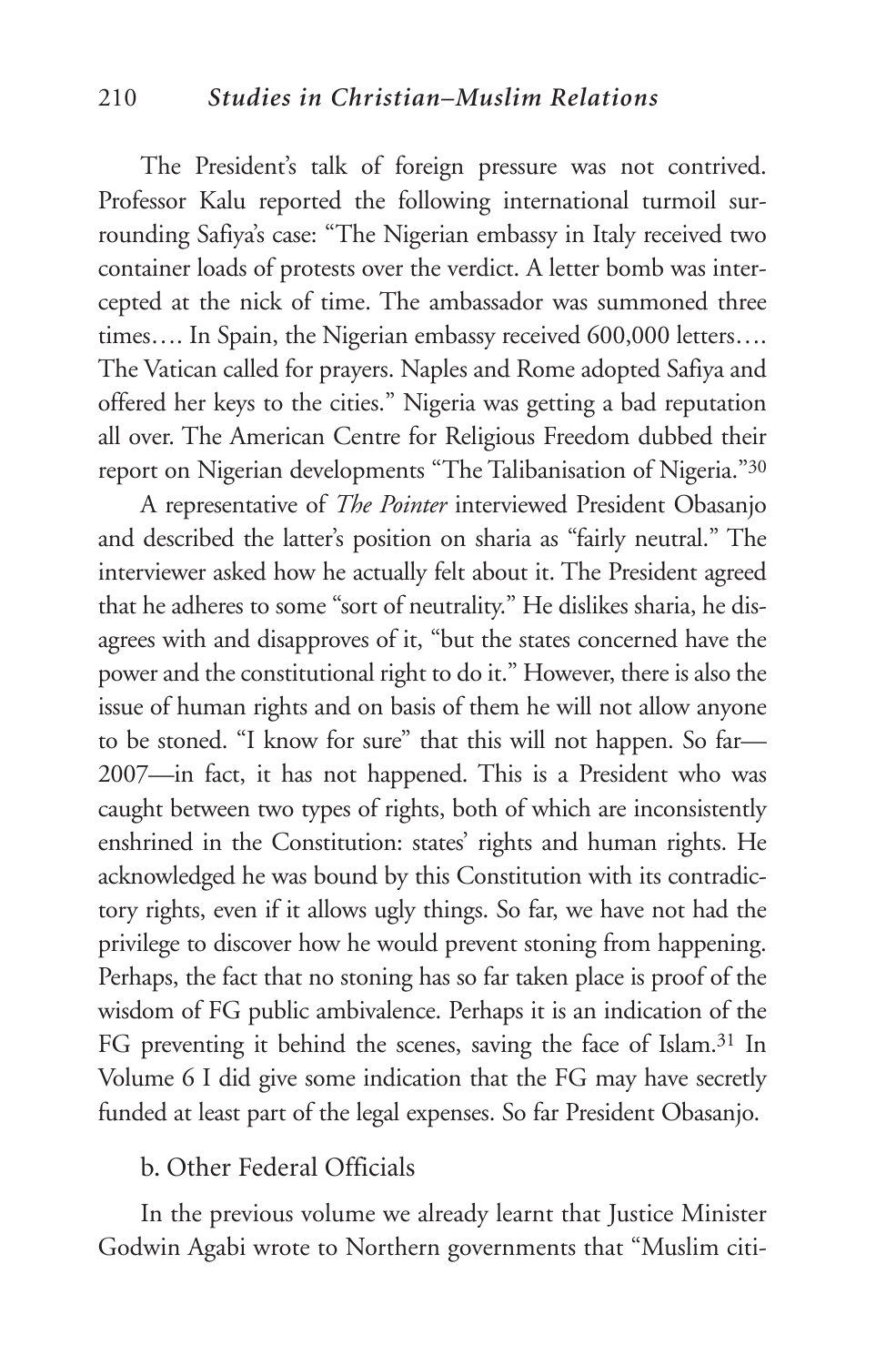zens should not be subjected to a punishment more severe than would be imposed on other Nigerians for the same offence." "A court which imposes discriminatory punishments is deliberately flouting the Constitution," he wrote. Continued implementation would endanger the very existence of Nigeria, according to the letter. Agabi asked the governors "to secure a workable panacea of all criminal laws in their states," so that the courts could impose equal punishments to all who broke the law, Muslim and Christian. He urged the governors not to let "your zeal for justice and transparency undermine the fundamental law of the nation, which is the Constitution."32 Some Muslims, you may recall, were offended by that statement, since no Muslim had complained about sharia discrimination.

A year and a half later, an Associated Press item reported an FG vow to "block Islamic courts from carrying out any executions by stoning, promising to hold the line against sentences… that have provoked international protests and boycott threats." This time the vow was uttered by the Minister of State for Foreign Affairs, Dubem Onyia. The Minister said, "Nobody will ever be stoned as a result of sharia law. Nobody." This statement was made in view of the approaching Miss World Pageant that faced a possible boycott by contestants.33 He further explained that FG "would not force Islamic court systems…to change their laws. Instead, the cases will be overturned individually in appeals before federal courts." How the government could offer such assurances about the court system was not explained.34 It appears that the FG simply expected that judges on the "secular" courts would not put the sharia above the Constitution, not even their Muslim members.

That expectation had a legitimate basis. Less than two weeks earlier, Muhammadu Lawa Uwais, the *Muslim* Chief Justice of the Federation, "urged judges in the nation's courts to regard their allegiance to the Constitution of the Federal Republic of Nigeria as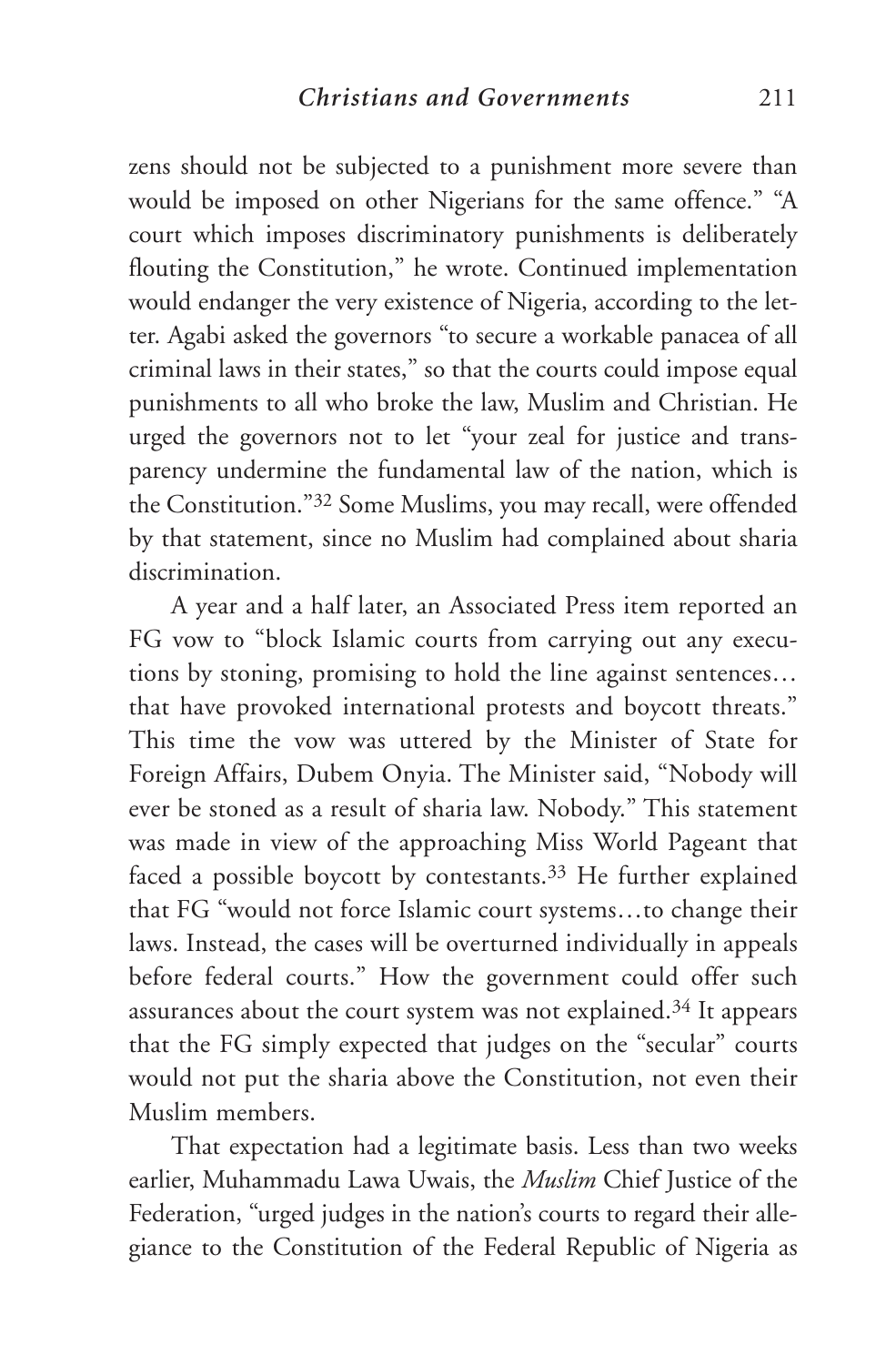sacrosanct" and "not to allow ethnic and religious bigotry to influence them in the discharge of their duties." "The Constitution is supreme and must be respected by serving judges."35

The opinion of the main FG leaders was supported by some highly placed citizens. Professor Ogbu Kalu wrote that if the FG had taken Governor Sani to court over the sharia issue, it would have lost. It is up to the individuals who feel sharia has trampled on their rights to take the matter to court. If someone slaps you, the government will not go to court for you. "The rights [so] violated have nothing to do with the state. If the FG goes to court against Zamfara over sharia," according to the professor, "it will be dismissed, because it will be academic." Musa Gaiya commented, "This explains why the AG told the world that what the sharia states were doing was constitutional."36 In fact, as we have seen earlier, Gaiya agrees with this stance.

### c. The Banning of *Hisbah*

A constitutional feud developed around the *Hisbah* corps. The FG declared the corps illegal and banned it. Here is one place they began to act decisively. In February 2006, Frank Nweke Jr., Federal Minister of Information, announced a ban on the corps, saying it had usurped the law enforcement role of the FG. The 1999 Constitution recognizes the NPF "as the only agency entrusted with the policing of the federation," announced Nweke. The confrontation turned into a legal battle, the outcome of which Nigerians await anxiously, since "it could mark a turning point in the country's religious history."

Not only was the *Hisbah* corps banned, but the FG also alleged that Kano was applying for foreign funds to support the corps, another illegal practice. The Kano Government challenged these allegations by filing a lawsuit against the ban. Governor Shekarau argued that the Kano State law establishing the corps of 9,000 was both legal and "necessary to provide good governance." He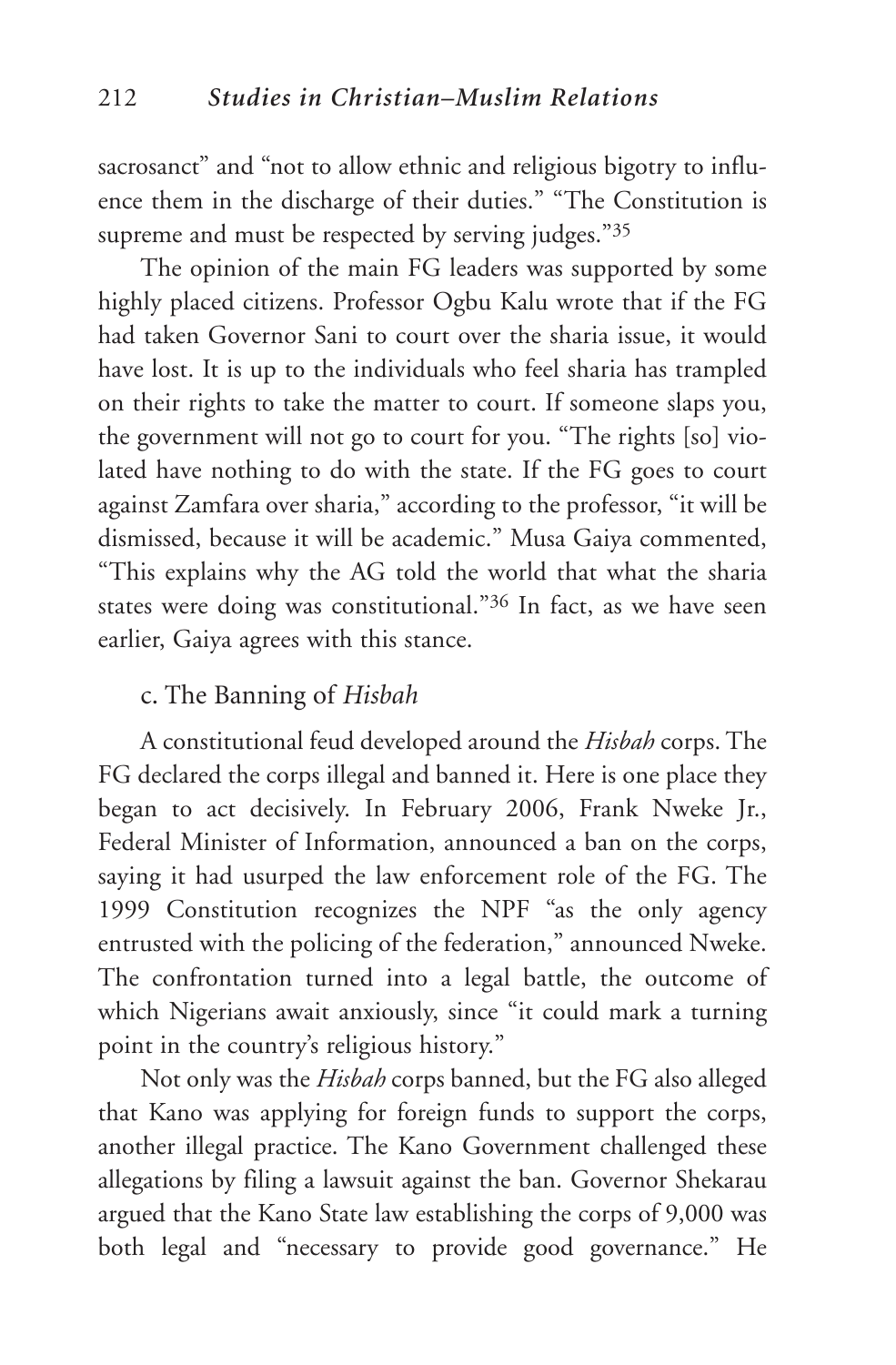promptly ordered the *Hisbah* back to work. The editor of *The Guardian* commented,

*Commissioner Tijani [representing the Kano Government] said that his Government has challenged the federal action in court. This is the right and proper step to take. Which is why we think that it is not good judgment that Mr. Shekarau should, in brazen defiance of the FG, order the Hisbah back to their duties. He should not pre-empt the court. Now that the matter is in court, all parties should put personal ego, bigotry and political grandstanding aside and allow the court to pronounce on the issues of federalism and rights that have been raised.*<sup>37</sup>

At the time of writing, the battle was still going on.

#### 2. CHRISTIAN REACTIONS TO THE FEDERAL GOVERNMENT

Though the main aim of this section is to report on Christian reactions to FG, it is not always possible to separate their reactions to FG from those directed to state governments. As to the President, many Christians were in a great hurry for him to take immediate action to nip this alleged threat to national unity in the bud. Northern Anglican bishops held a meeting in Abuja and called on the FG to "prosecute Governor Sani because 'he has committed treason by declaring sharia and Islam as both the official legal system and official religion.'" They compared Governor Sani to Colonel Emeka Ojukwu, when he declared the Republic of Biafra. Peter Akinola, speaking for the bishops, said, "Governor Sani is a rebel and must be treated as such." Others wanted the President "to declare a state of emergency in Zamfara." No action was taken on that one, though a couple of years later that was exactly what the President did in non-sharia Plateau State, to the chagrin of the proponents of such an action for Zamfara.

Bauchi State CAN, in a petition to the Bauchi House of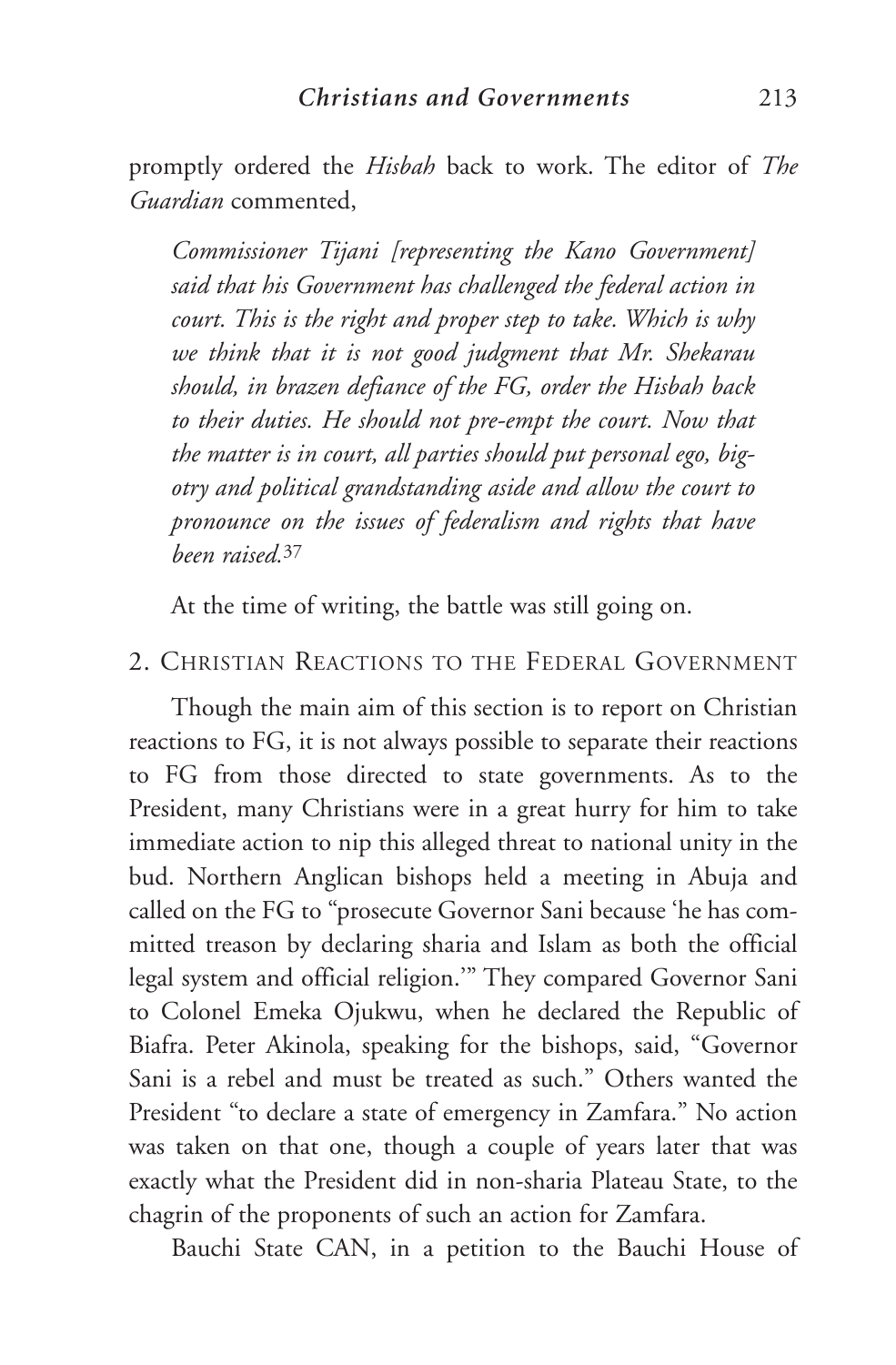Assembly against the introduction of sharia almost immediately after the new sharia regime saw the daylight, reminded the FG that it "owes the citizens the responsibility of providing good leadership and security of lives and property. What happened in Zamfara was an affront and a direct challenge to the leadership of the FG and the Constitution. The matter should not be allowed to go unchecked, as it portends a time bomb for the nation."38

TEKAN always publishes a communiqué after its annual meeting in January. Its communiqué of January 2000, was probably published before the Zamfara January sharia launching. Without mentioning the FG or the President, it urged that sharia states "be called to order as it is already eminent that this action is a grand plan—[there you have that term again]—to destabilise the democratically elected government by the enemies of this great nation."39 In its 2001 communiqué, it did not refer to sharia by name, but it implied a strongly critical stance towards the FG. It called on the Government "to take measures to ensure that the freedom of conscience and religion as well as the non-adoption of state religion is strictly adhered to and any elected leader who violates the Constitution must be removed."40 This is all sharia language.

CAN also expressed itself. Minchakpu reported that "church and government leaders in Northern Nigeria are becoming increasingly impatient with Obasanjo's failure to prevent Northern states from using sharia to demolish church buildings and deny land to Christians." Saidu Dogo, Secretary General of CAN's Northern chapter, revealed that his organisation had sent "a demand for an end to sharia" to the President, for it had led to "the demolition of church buildings, rejection of applications to build new churches, and denial of land to Christians," all issues discussed in other sections of this book. Dogo continued, "Nobody is saying anything about this. We feel that we are unjustly being discriminated against, and that is why we are demanding the expunging of this Islamic law, which encourages this discrimination against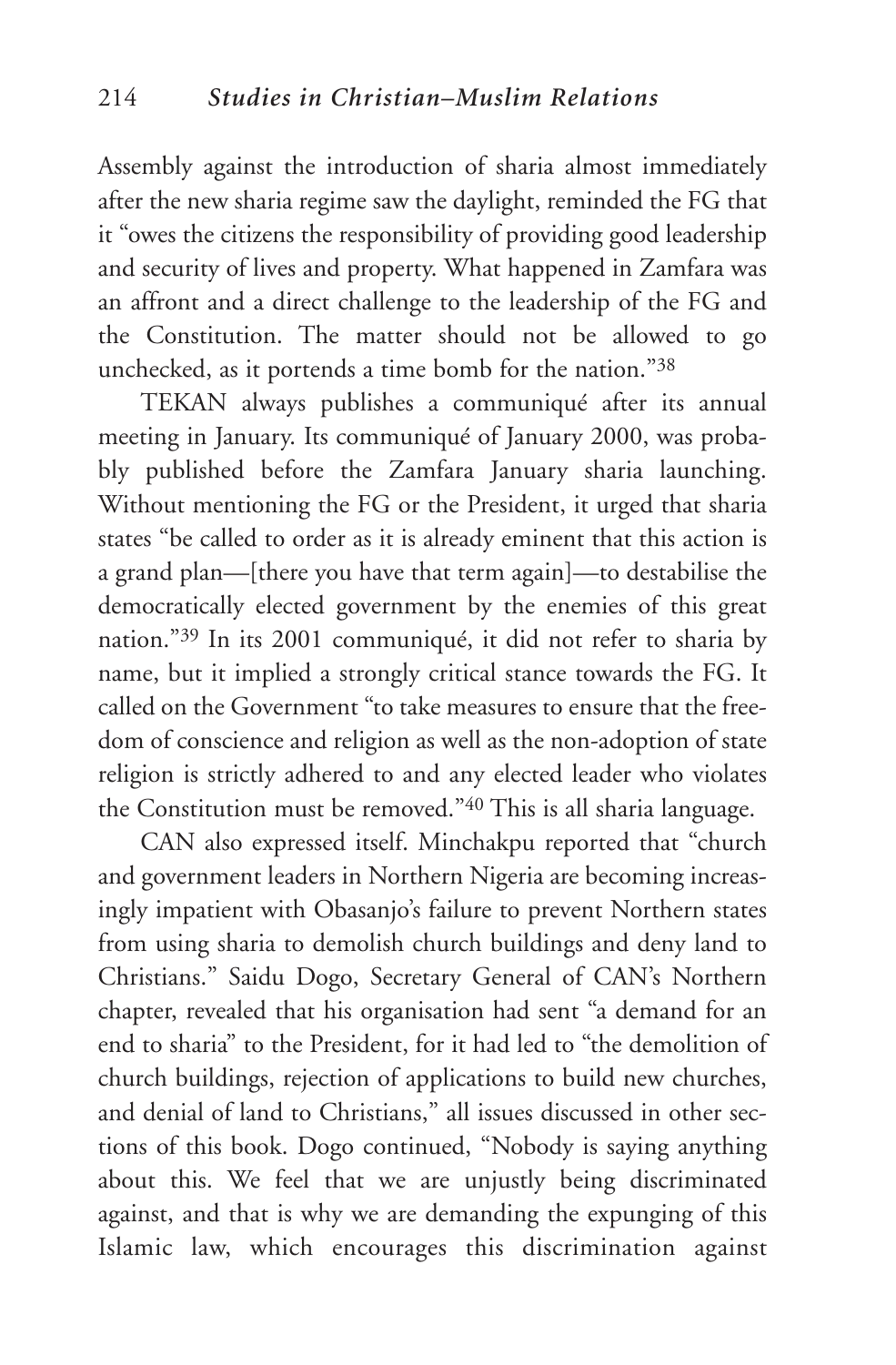Christians." Minchakpu explained that this demand was made after the President had delivered a speech about the recently concluded National Political Reform Conference, but ignored the complaints Christians had aired there.<sup>41</sup>

In his paper of 2000 accusing President Obasanjo of supporting the Islamization of Nigeria, Danjuma Byang wrote that the first sign of this policy was "when he looked away as Governor Sani introduced full-scale sharia," even though the Muslim legal luminary Justice Muhammad Bello called this sharia "a breach of the Constitution." Byang continued, "Many well-meaning Nigerians expected Obasanjo to stomp his feet and say 'No' to Sani. But when he put his head in the sand and pretended not to see what was coming, he emboldened the other governors in the North to follow suit." According to Byang, this ostrich-type action was only the first of many steps towards Islamization.<sup>42</sup>

Professor Mobolaji Aluko considered the President's stance a refusal to handle a hot potato that he hoped would cool off by itself. Referring to that other famous Presidential line about weeping, he exclaimed sarcastically, "Great assurance indeed!" It was all weakness at the top. "The fact of the matter is that had the Executive and the Legislature shown intestinal fortitude and brought a case on the criminal application of sharia to be heard before the Supreme Court, then the legal, political and religious fog which we currently are in, would probably be much clearer now and maybe we would have been spared the recent killings" related to Miss World.<sup>43</sup>

The legal people let themselves be heard. Oghenemara Emiri, senior lecturer in the Faculty of Law at Lagos State University, wanted the federal AG to "bring a suit against the Zamfara Government" to apply "an injunction so that the *status quo* remains as is provided for in the Constitution, pending the determination of the suit." Alternatively, a state of emergency should be declared and the Governor be replaced by an FG-appointed administrator.<sup>44</sup>

Joseph Bamigboye, also a lawyer, points out that the Supreme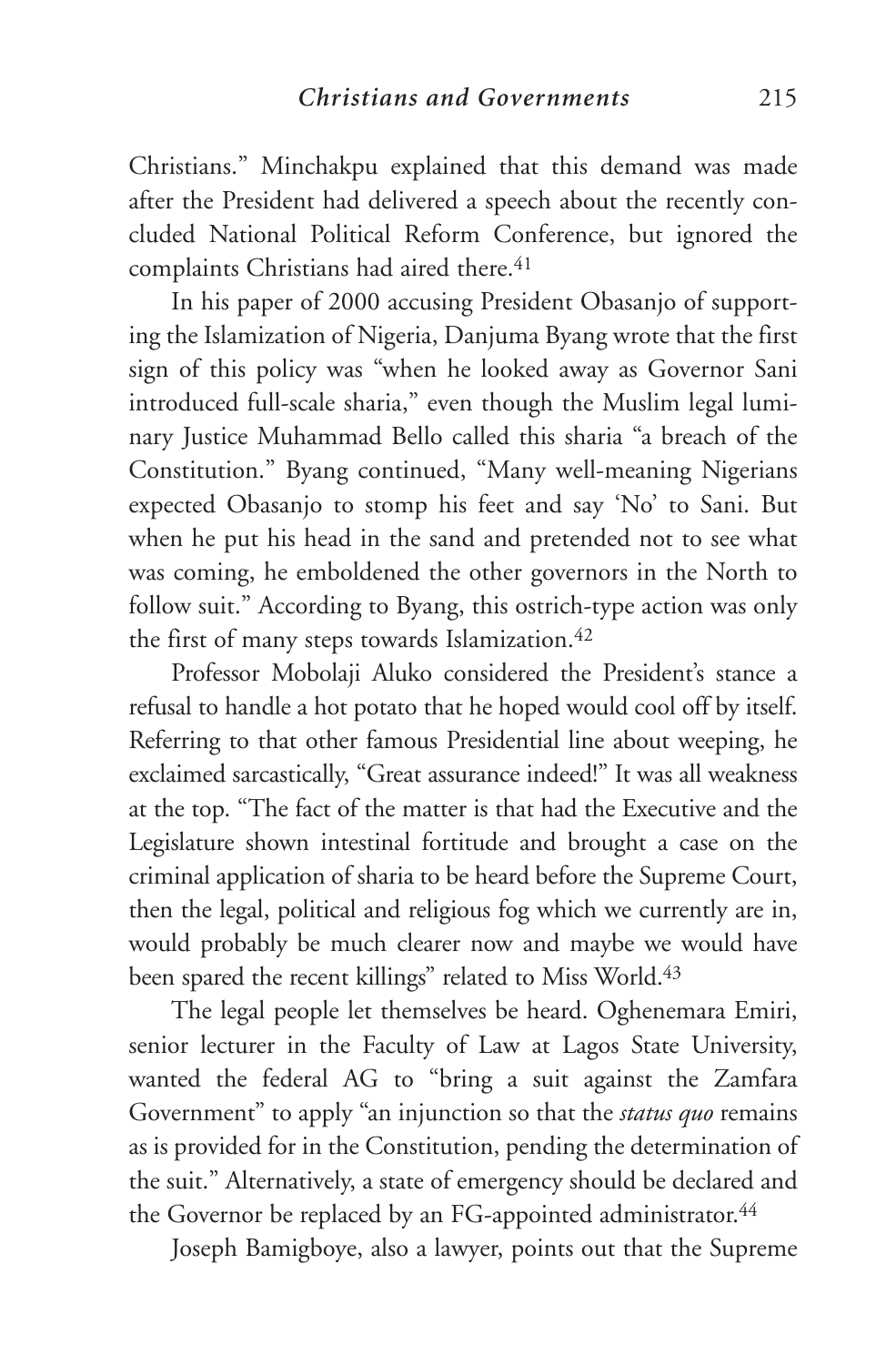Court has the authority to handle disputes between the FG and state governments. He comments, "I humbly submit that the FG ought to have long referred this dispute to that court for final pronouncement, and it should do so without further delay."45 Lawyer Michael Chukwu considers the whole sharia movement as purely political. He fully blames the President for it and its aftermath of violence. The rulers of the country "are cooking this pot of sharia to scatter us," he declared. The President is not ready to have the country settle down. If he did, he would "not even think of bringing back the issue of sharia again."46

Rotimi Williams, a national legal luminary, disapproved of the Federal AG for folding his arms and "simply watch events as they unfold. He ought to do something." That something could be a meeting of the AGs of the states or the federal AG could "invite the Supreme Court to pronounce on the validity" of the Zamfara venture. At any rate, *something*…. The FG's failure to act, according to Williams, is "sending the wrong signal." It indicates actions against the Constitution "will go unchallenged because of the supposed sensitivity of the issues involved."47

The politicians weighed in with their critique as well. A USbased political scientist, Omo Omoruyi, wanted the President "to prevail on sharia governors to stop such engagement, saying that their action constituted a secessionist quest." The country could fall apart, with "many other parts of the country to agitate for autonomy" and thus turn Nigeria into a question mark.<sup>48</sup>

Shortly after the Zamfara announcement, some of the "Christian" states in the South-East sprang into action. First, the Enugu State House of Assembly condemned the move by the Zamfara Government to adopt sharia with all the usual arguments. The House called on the National Assembly and the President "to forestall the implementation of sharia in order to avert a national crisis which would endanger the nation's democracy." "They should resist the move in the overall interest of the corporate exis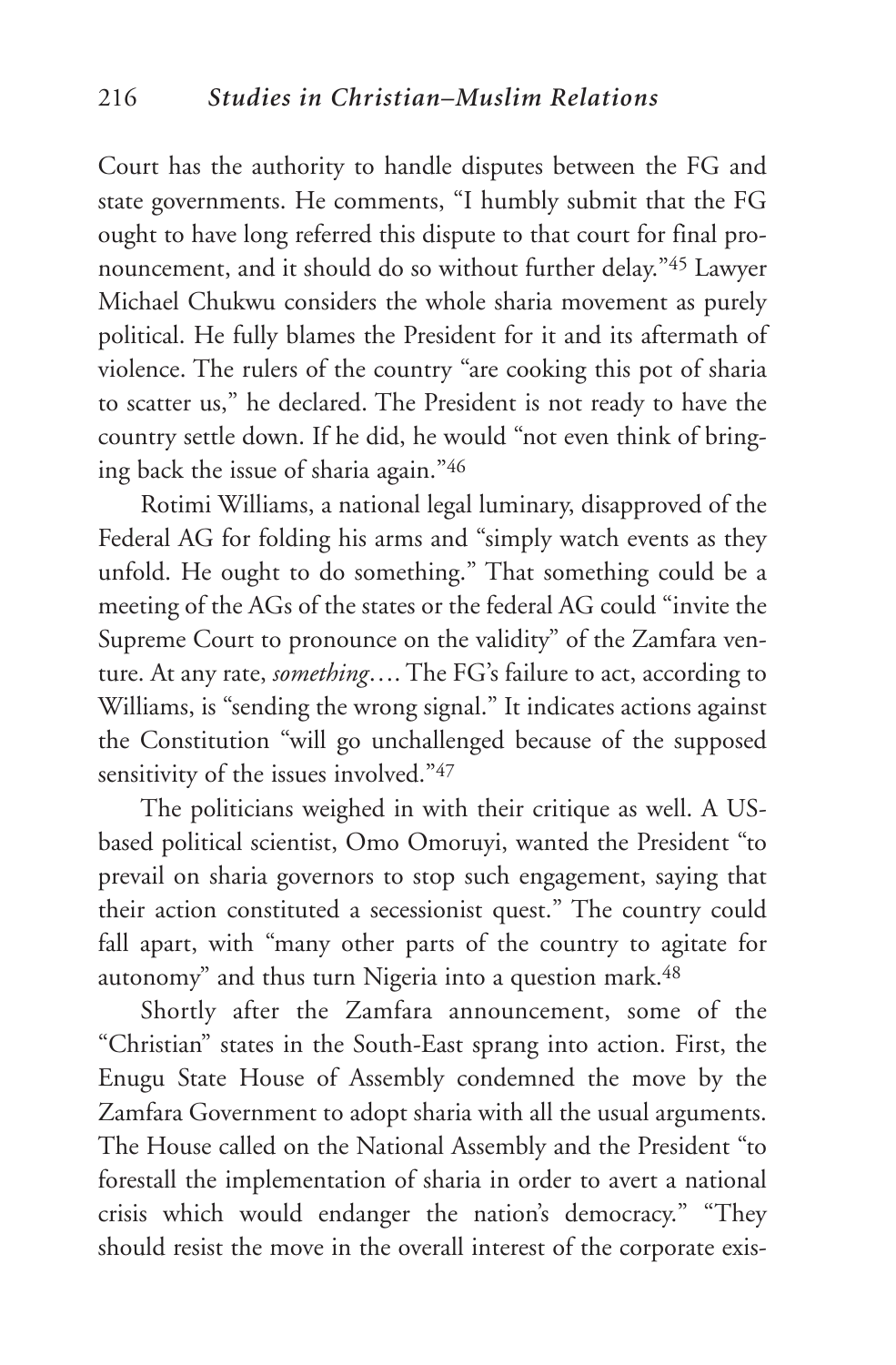tence of Nigeria." The House did also express appreciation for the concern of the Zamfara government "to curb corruption and crime," but insisted that this was not the way to go.<sup>49</sup>

A few days later, the House of Assembly of Cross River, another Southern state, followed suit by calling on the FG "to properly address this affront to the Constitution" immediately—"within a period of one month." The FG should "guarantee the secular nature of the country as provided for in the Constitution," while it described "the adoption of sharia as having 'secessionist intentions,' which could lead to anarchy if not properly addressed." Cross River is one of Nigeria's oil states, the revenues of which are shared with all the states. Even without the sharia controversy, the sharing formula has long been a point of friction between the oil-producing states and the happy beneficiaries. However, this time Cross River was really serious. The House "warned the FG against using funds from mineral resources from Cross River as federal allocation to religious fundamentalist states."50

The editor of *The Comet* blamed it all on the President. Muslims were "emboldened to take these unconstitutional steps, because nobody called them to order over sharia." "The time has come to rise up and defend the Constitution from the battering ram of these governors. President Obasanjo, the first defender of the Constitution, cannot afford to continue to sweep this matter under the carpet."51

Women also had their opinion about FG reaction to sharia. The women at the NGO conference referred to earlier were "shocked that those who have the responsibility of ensuring that our constitutional rights are not violated, have not taken action to protect our rights. Why has the National Commission on Human Rights not criticised what is happening? We call on the President, state governors and federal and state ministers of justice and attorney-generals to speak out and take action against these unconstitutional acts."52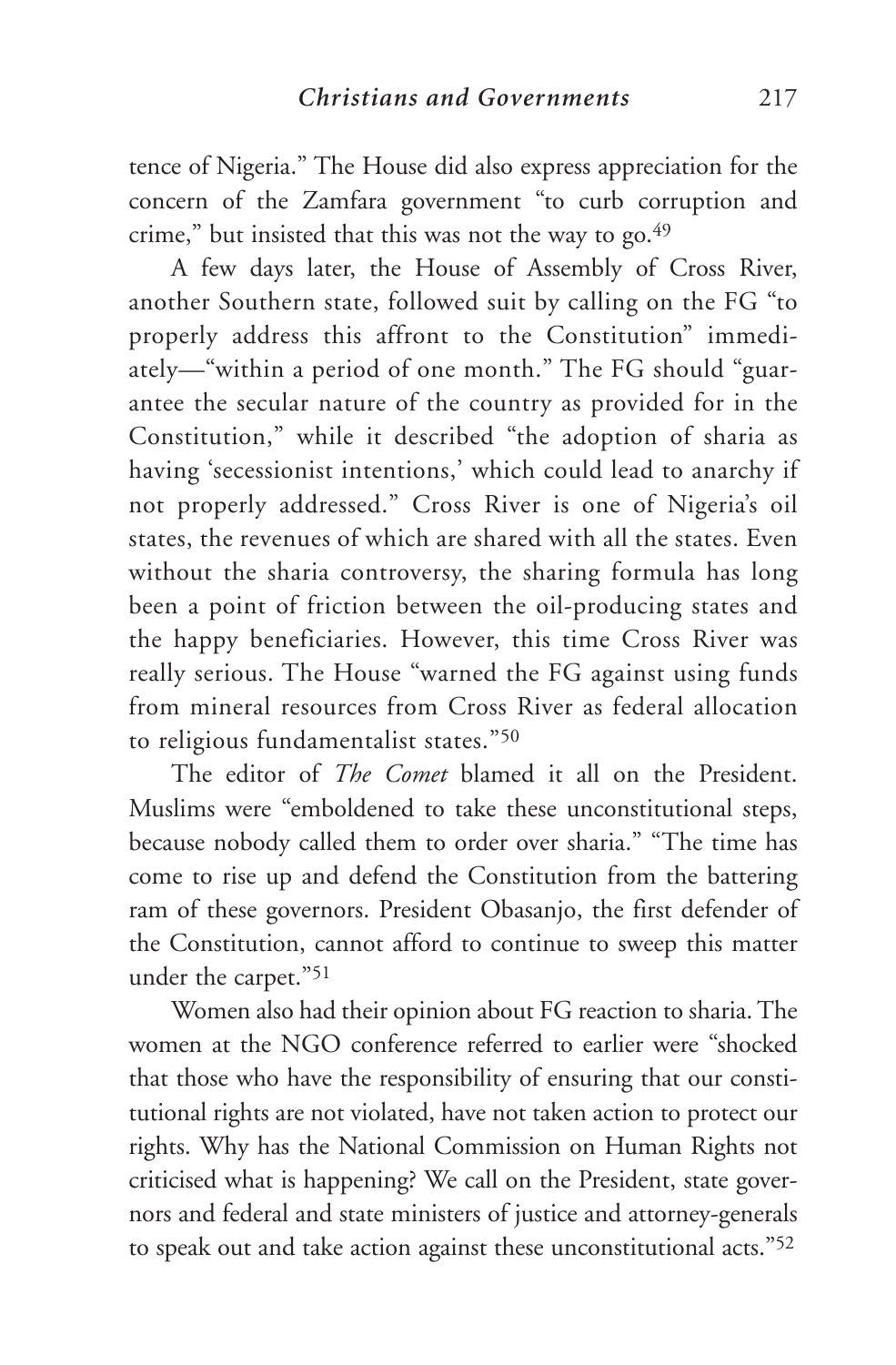Not everyone was opposed to the President's handling of sharia. There were "Aye's" as well as "Nay's." Ademola Ishola, General Secretary of the Nigerian Baptist Convention, supported the FG for declaring sharia illegal and thanked them publicly for this boldness. I draw your attention to his reference to "boldness." Along with many others, Ishola was worried about the violence that so often follows sharia.<sup>53</sup> Governmental boldness might provoke it. It took courage to proceed.

Paul Adujie, a Nigerian in New York, argued that Nigeria is a federation. Sharia states are within their rights. He approved of President Obasanjo's hesitance to get involved in the sharia controversy. It is not his job to interfere with the rights of the states in the matter of sharia. According to Adujie, the President "repeatedly exhibited exquisite restraint in the matter of state and local rights." Nigerians must let the ideals of federation blossom. Why do some people think the "President should act in trepidation and haste" with respect to sharia? It is clearly a state matter. "The President should not micro-manage local divisions of Nigeria, that would be reminiscent of dictatorship! The President must not usurp state and local authorities." However, while agreeing to the constitutionality of sharia, Adujie disagreed with the extended sharia on other grounds,<sup>54</sup> but that is for another section in this chapter.

Vice Admiral Nyako also approved of the initial response of the FG. It had declared that the Zamfara sharia is "not illegal or against the constitution." Nyako felt that "any action should be left to the victims of the law in the form of redress in a court of law against a sentence by the Sharia Court." This was, of course, exactly the opinion of the President and of a host of others, both Christian and Muslim.55

Professor Sulayman S. Nyang of Howard University in the USA, tried to sum up the situation in which Obasanjo found himself. Sharia advocates have made things very difficult for him.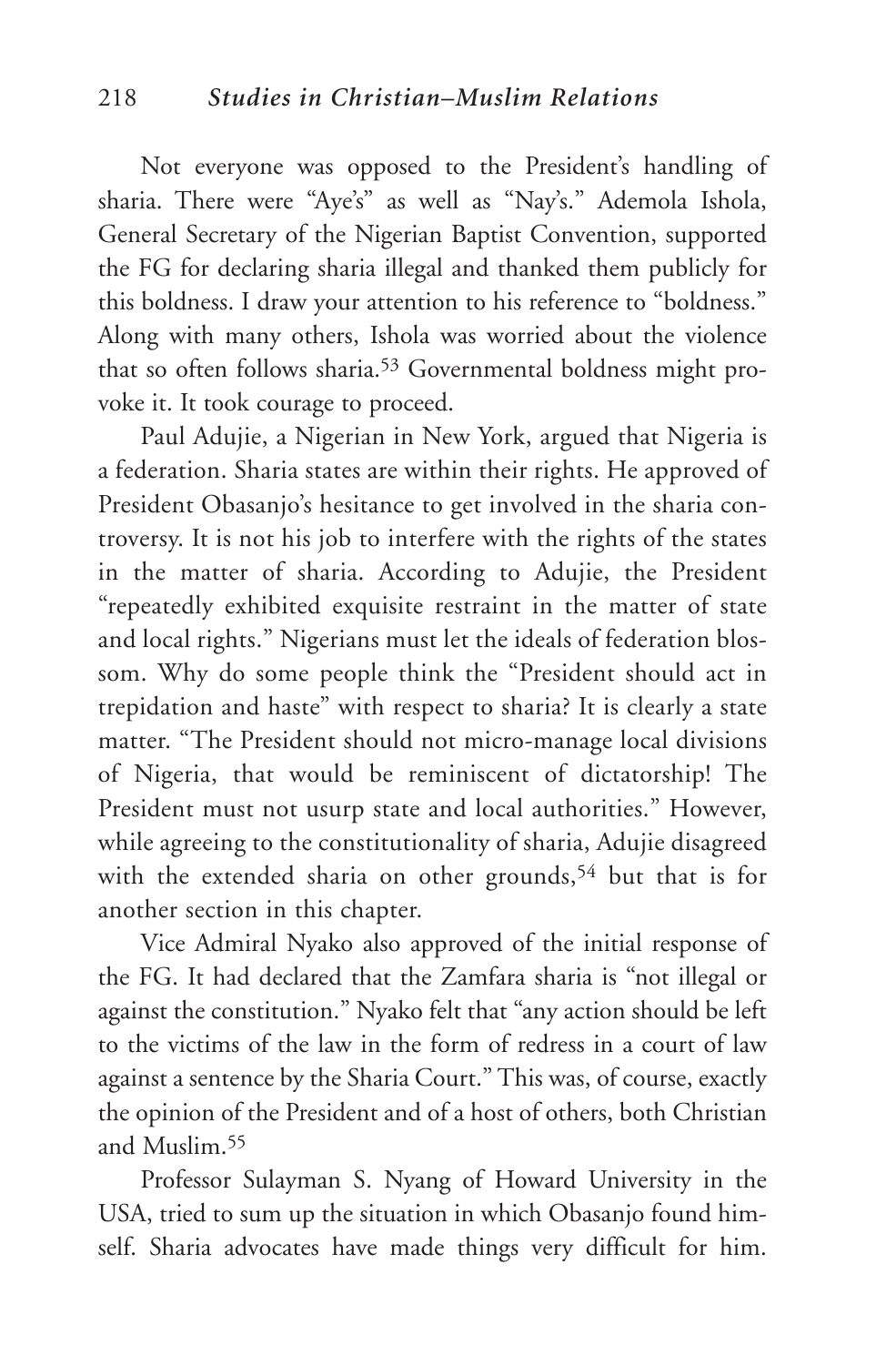Referring to the Miss World debacle in Kaduna, an event deeply influenced by the sharia atmosphere, he wrote, "Caught between the crossfire of religious, ethnic and class forces, President Obasanjo found himself constrained. His political silence has been interpreted as a sign of weakness by some, but others have come to see it as the tactical move of a political fox who knows when to attack and when not to attack."56

So, we have divided opinion among Christians, but the negative carries by far. Many Christians do not see Obasanjo an innocent victim caught in a net; they see him, a Christian, as an active Islamizer and a traitor. They are as puzzled about Obasanjo as they remain puzzled after so many years about the Christian Gowon's confiscation of Christian institutions in the 70s. Yiljap Abraham summarized the different feelings Christians have of their Christian President. These feelings are by no means all positive, but probably the one that weighs in the most heavily was his initial response to sharia. "Christians say their sympathy for this 'big brother' has waned following his apparent lackadaisical approach to the sharia issue when it first burst out from the wombs of politicians. The President had dismissed it as a storm in a teacup. Boy! What a storm that was in Kaduna, Bauchi, Borno, Nasarawa**,** Kano and Plateau, which remained at boiling point until the advent of Emergency Rule in May 2004."57

Most Christians just demanded that the President put a stop to the sharia endeavour without apparently counting the potential cost of such a dangerous move. Or would leaving sharia intact be even more dangerous? Who would be able to predict the cost of an outright rejection on the part of FG? Only a few would consider war or separation viable options for Nigeria.

Yiljap Abraham wrote a graphic profile of President Obasanjo's religious spirit. He first established his solid Christian credentials by pointing to numerous pro-Christian acts on his part. The President, he concluded, has given clear public expression to his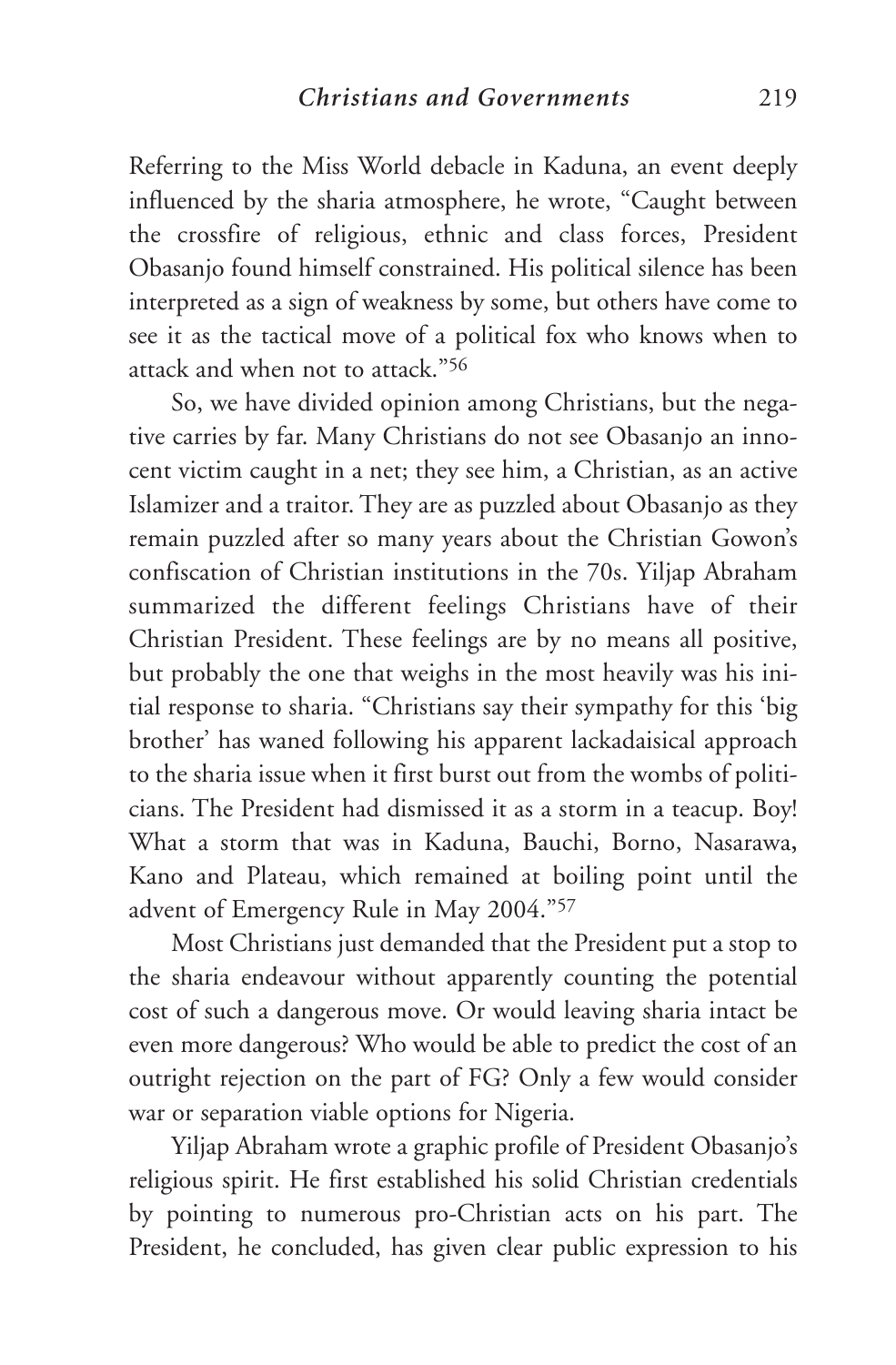Christian faith. Nevertheless, "there are both Muslims and Christians who will swear to you that the President is neither of the two religious persuasions." Christians "see him as too much of a Muslim to be a Christian." The reason is his participation in certain Muslim events. For example, during the second centennial celebration of the "Islamic Jihad," that is, the founding of the Sokoto slave empire of Usman Dan Fodio, Obasanjo appeared in public clad in the full regalia of an "Islamic *Jihadist*." Christians thought that "if only the President had known the negative consequences of that *jihad* on the lives of non-Muslims in the Middle Belt, he would not have agreed to identify with what the *jihad* stood for." There were more. There was his insult of Chairman Pam of Plateau CAN, his position as chairman of the committee to raise funds for the National Mosque. And then, of course, there was his "lackadaisical approach to the sharia issue."

Christians have a hard time appreciating this kind of Christian president, but neither are Muslims impressed with him. In spite of presidential overtures to Muslims, not all of which are listed above, "they tagged his style as the Christianisation of Nigeria." They think of him as marginalizing them, of "easing out Muslims from the very lucrative positions in government and the military and replacing them with Christians. As long as Muslims from the 'core North' are not controlling the strategic ministries and other positions of authority in government, it means Obasanjo is anti-North, anti-Islam and pro-Christian." To be sure, some of these positions are occupied by Northerners, but as long as they are not *Muslims* of *Hausa-Fulani* or *Kanuri* stock, they refuse to regard them as genuine Northerners. Worse yet, if they are *Christians* of northern origin. "Their logic appears to be that Christians are not and cannot be Northerners. Period."

Poor Obasanjo. He did not stand a chance! No one recognized the positive points of his spirituality. Christians were confused about his Christianity; Muslims saw him as a Christianizer.<sup>58</sup>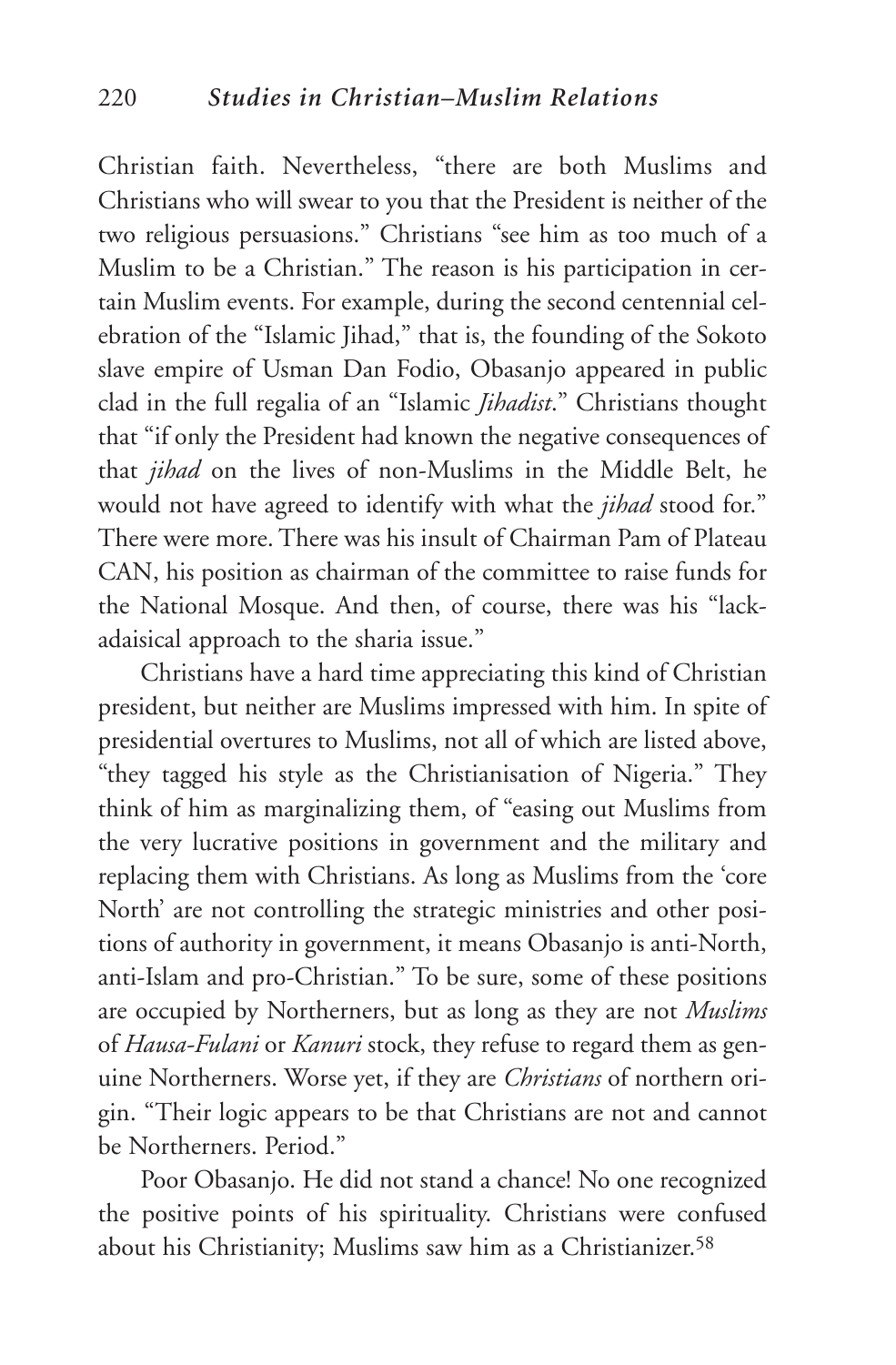#### 3. CHRISTIAN REACTION TO SHARIA STATE GOVERNMENTS

At the dawn of the AZ era, before the Zamfara launching in 2000, TEKAN published its annual communiqué containing a strong condemnation of the new sharia. It called on Christians "to disregard the political gimmicks and empty propaganda of the Governor of Zamfara regarding the introduction of sharia." Obviously, TEKAN did not believe a word of all the promises and reassuring talk of the Governor.

### a. Sharia Governments' Support for Islam

In 2001, *The Comet* published an editorial exposing blatant support by Northern governors for the spread of Islam. "Imperiously, by a sleight of hand," it was announced by Governor Abdulkadir Kure of Niger State that "15 Muslim governors are to collectively donate N100 million to the Appeal Fund to build the national headquarters of the Izallatu Islamic Society in Abuja." It fell to Governor Sani of Zamfara to explain the motive for this largesse. In his words: "The plan to spread Islam to the four corners of Nigeria is a *fait accompli.*" "He beat his chest and earnestly railed that nothing will stop his pet project—the sharia—from becoming the legal norm in every part of the Nigerian federation." There you have it. If you ever doubted the plan, which I did for many years, here it is in naked form and carried out by your governments with your tax nairas. *The Comet* editor commented that it is always "unjust to divert state funds to enrich one religion to the neglect of others," but it is even worse when it is done by governments whose populations are evenly balanced between the two religions as in the case of Kogi, Kaduna, Bauchi and Nasarawa. Such "sectarian proselytisation constitutes official discrimination against competing faiths."59

You will remember Wakili's stories in Chapter 4 of female abductions in Bauchi State. In that same report, we read of Shamaki Gad Peter of the League for Human Rights, Jos. Gad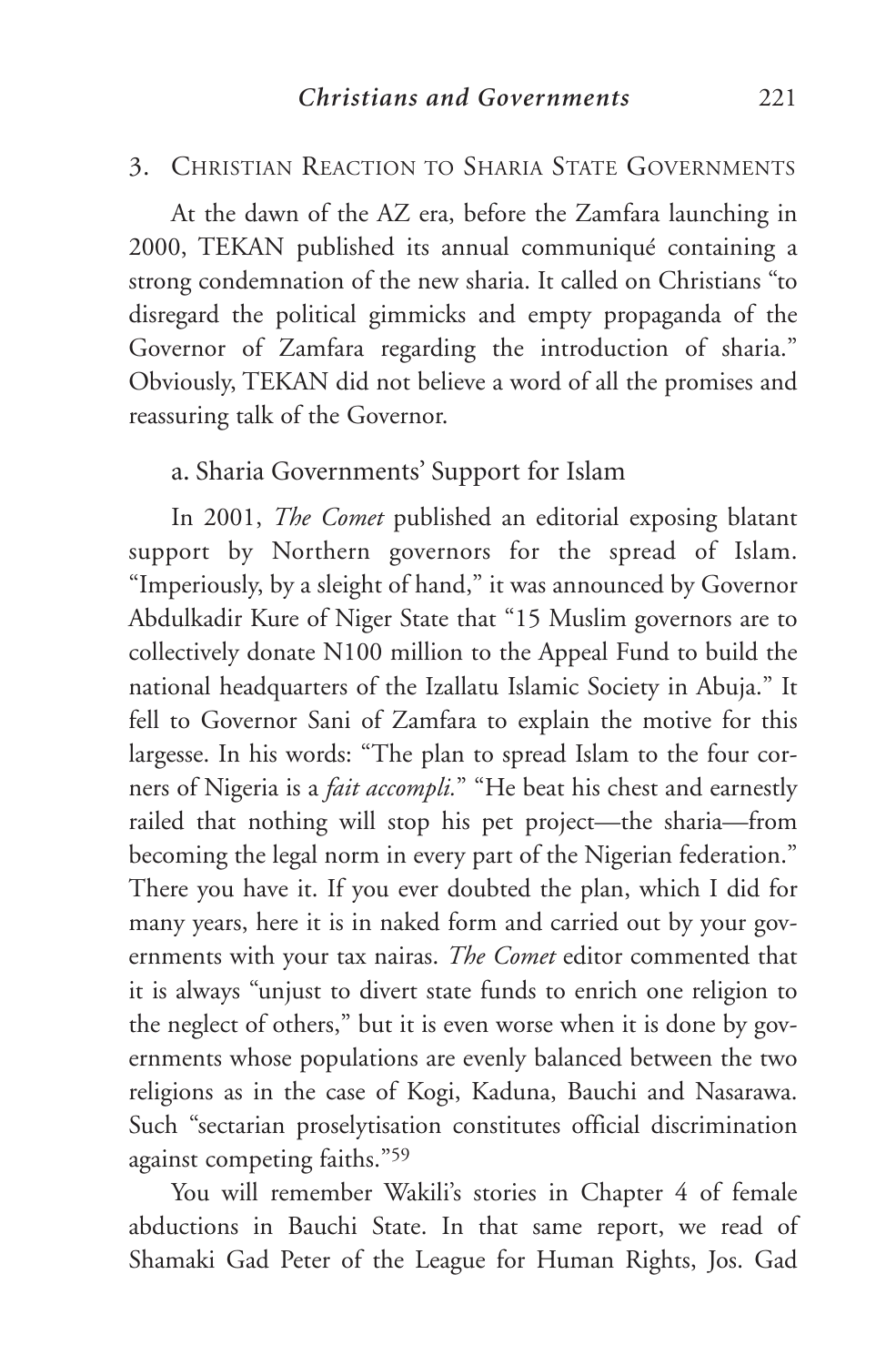alleged that the State Government was supporting these abductions by the way the local courts were organized. For example, the LGA in which Gloria Simon, one of the abductees, lived, "had two courts—area and magistrate courts—but with the introduction of sharia, the area court was changed to a sharia court, which the Christian majority resisted. Until recently, all the judges posted to the court were Muslims and most often they pass their judgment in favour of Muslims and sued the sharia law for judgment. Thus Christians who had their women or daughters abducted, were very reluctant to take the issue to court."60

#### b. Dress Code

Dress code has often been a focus of tension. If you check the indices of previous volumes you will see that it has been an irritant for decades. In the previous chapter you have learned that the extended sharia has led to renewed frictions around the code. There the frictions were evoked mostly by government agencies such as the *hisbah*, hospitals and schools. In this section we are concerned more with governments themselves. Another difference is that this time the men are included, not just the women or girls.

Actually, many Christian men in Northern Nigeria, including pastors—and this missionary—, have long worn the gowns they know come from Hausa Islamic culture. When I am in Nigeria I wear them when I want to really dress up. It is their/our own choice; no one forced us to wear them. But now it is becoming a matter of identity61—*forced, imposed* identity.

Again, it started in Zamfara. Governor Sani declared that all Christians are to conform to the Muslim dress code. What happened to that other declaration, the one about sharia being restricted to Muslims? Actually, is the Hausa robe, beautiful and stately as it is, really prescribed by the real sharia? At any rate, Elder Saidu Dogo, Secretary-General of CAN, Northern Zone, warned that "a religious war is imminent in Zamfara if a new law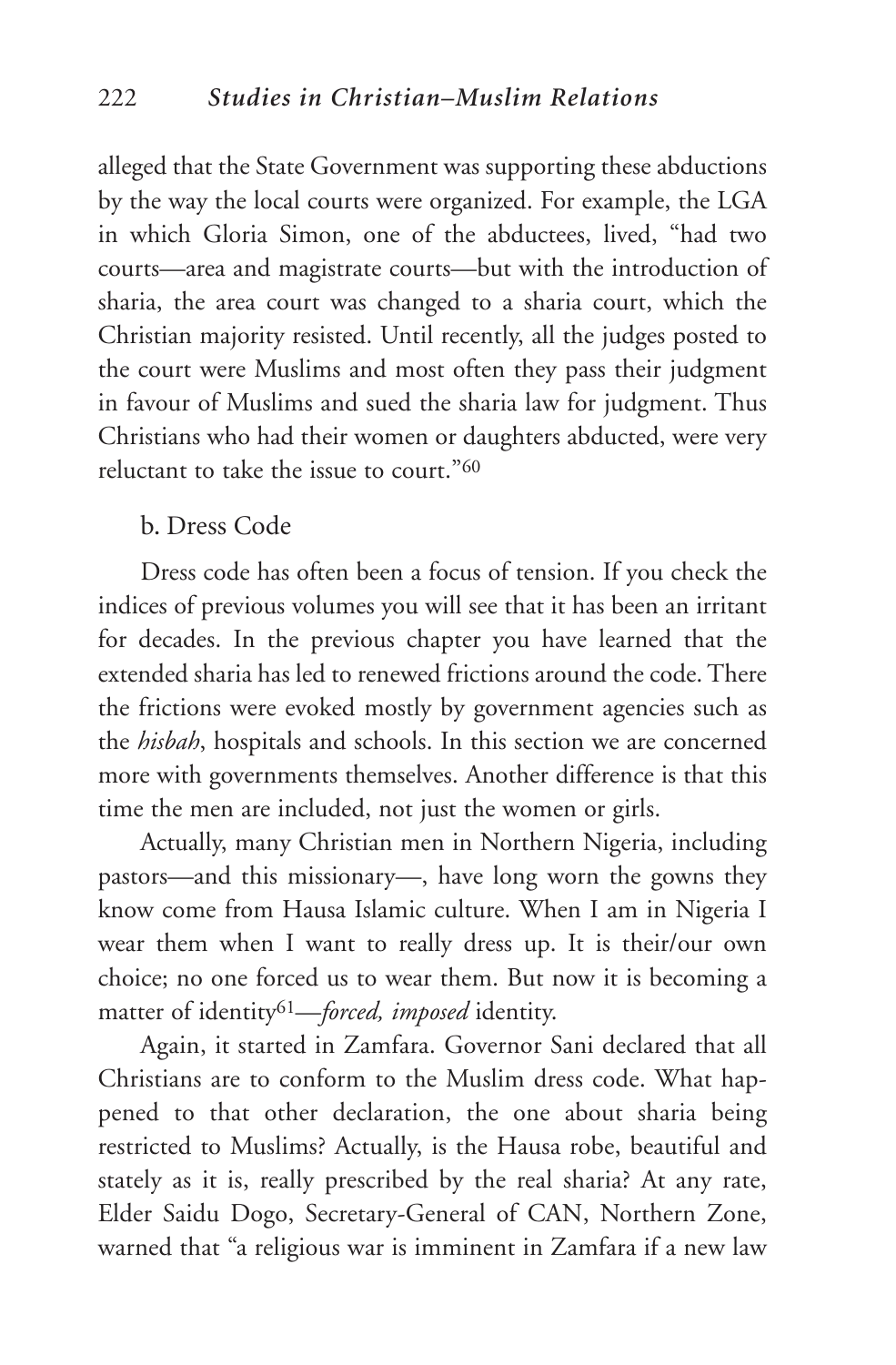directing Christians to conform with the Islamic code of dressing is not reversed." He said that "all Christians in the state were poised for a showdown with the Governor." His, Dogo continued, "is an open invitation to anarchy. Christians have resolved to resist this new law and we are all ready for battle." It is "both morally and constitutionally wrong" for the Governor to have approved this law. "Only God can predict the end of the crisis that this law will trigger." "I foresee a crisis coming, but nobody should hold Christians responsible."62

This development is not restricted to Zamfara. Minchakpu reports that on May 16, 2005, Governor Shekarau of Kano "ordered that all Christians in the state must dress in accordance with Islamic tenets. The order was sent to Christian churches and institutions in the state." The Governor declared, "All Christians in Kano are henceforth prohibited from dressing the way they like. Their dress must reflect the culture and religion of Islam." Initially the dress code will be implemented in the schools throughout the state, but eventually it will cover the entire Christian population. For women it will mean "head coverings and long flowing robes that cover from head to toe." The local Anglican bishop, Zakka Nyam, accused the State Government of various misdeeds, including forcing Christians to "imbibe Islamic culture."63

At one time, the FG sought to overcome the dress issue in schools by proposing that Christians and Muslims have their own distinctive uniforms. The idea of uniforms itself was an attempt, I believe, to put an end to the practice of immodest dressing on the part of some students. The distinct uniforms for each religion would solve that problem without forcing one style on either. It seemed like a perfect solution to some. However, CAN rejected the idea of uniforms altogether. It serves no purpose, it stated, for it would emphasize division and difference at the expense of the unity that students should be taught.<sup>64</sup> Christians and Muslims seemingly find it impossible to come to an agreement about uniforms at various fronts. There is the barrier of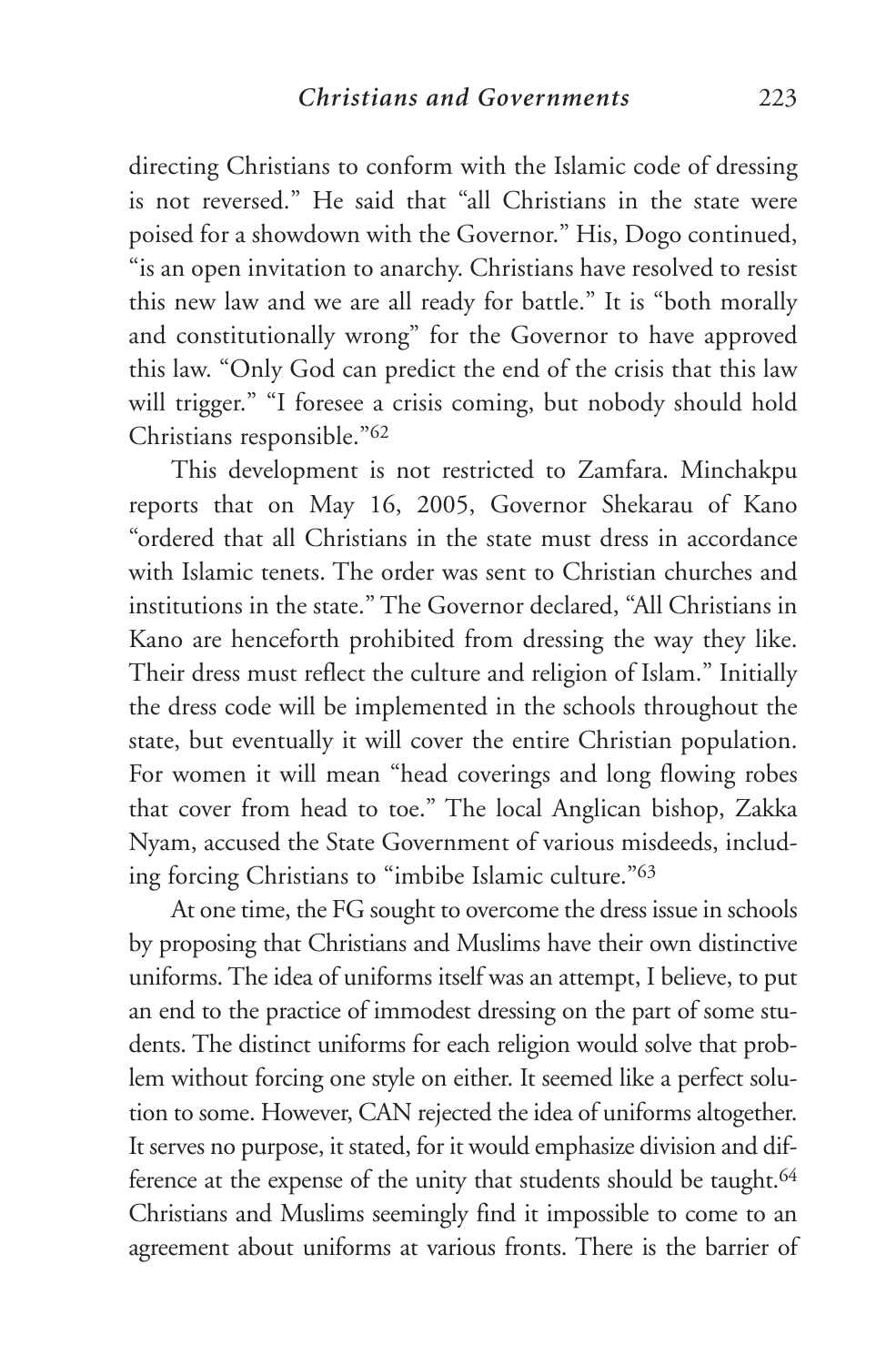static reading of religious texts. There are the anger, suspicion and hidden agendas that stand in the way of sound reason in a culture where Christians have long freely donned styles that originated in the Muslim community and Muslims, Western styles.

Engineer Salifu of CAN Northern Zone, in true CAN tradition, has always advocated that government "should wash its hands neatly from anything religious." This includes the dress code issue. "In Kaduna State, some people are talking about wearing some identities to school to show their religion." "This," he concluded in view of the above CAN principle, "doesn't make sense."65 It was for the same reason that years later Kaduna CAN wanted the House of Assembly to disband their 12-man committee to study sharia. For one thing, the membership of the committee consisted of only Muslims! Secondly, they argued, the issue was too volatile in this tense state. But a major reason was the classic CAN's opposition to governmental involvement in religion. In a press briefing, Chairman Benjamin Achigili said "There was no need for the House of Assembly, be it national or state, to legislate on religious issues, which were purely religious leaders' responsibility." He pointed out that "Christian leaders have been passing laws and regulations to their adherents without bothering any House of Assembly or Muslim neighbours. Similarly, the Council of Ulama do not need to bother any House of Assembly or Christian neighbours for their agitation, but they should rather go to their mosques to pass their rules and regulations to their Muslim faithfuls."66

#### c. Sharia vs Sharia Governor

A major issue Muslims themselves brought up frequently in the previous volume is that the sharia is applied only to the poor, while the elite literally get away with murder and oppression. However, you may recall the story of a member of the elite, Governor Saminu Turaki of Jigawa State, who was hauled before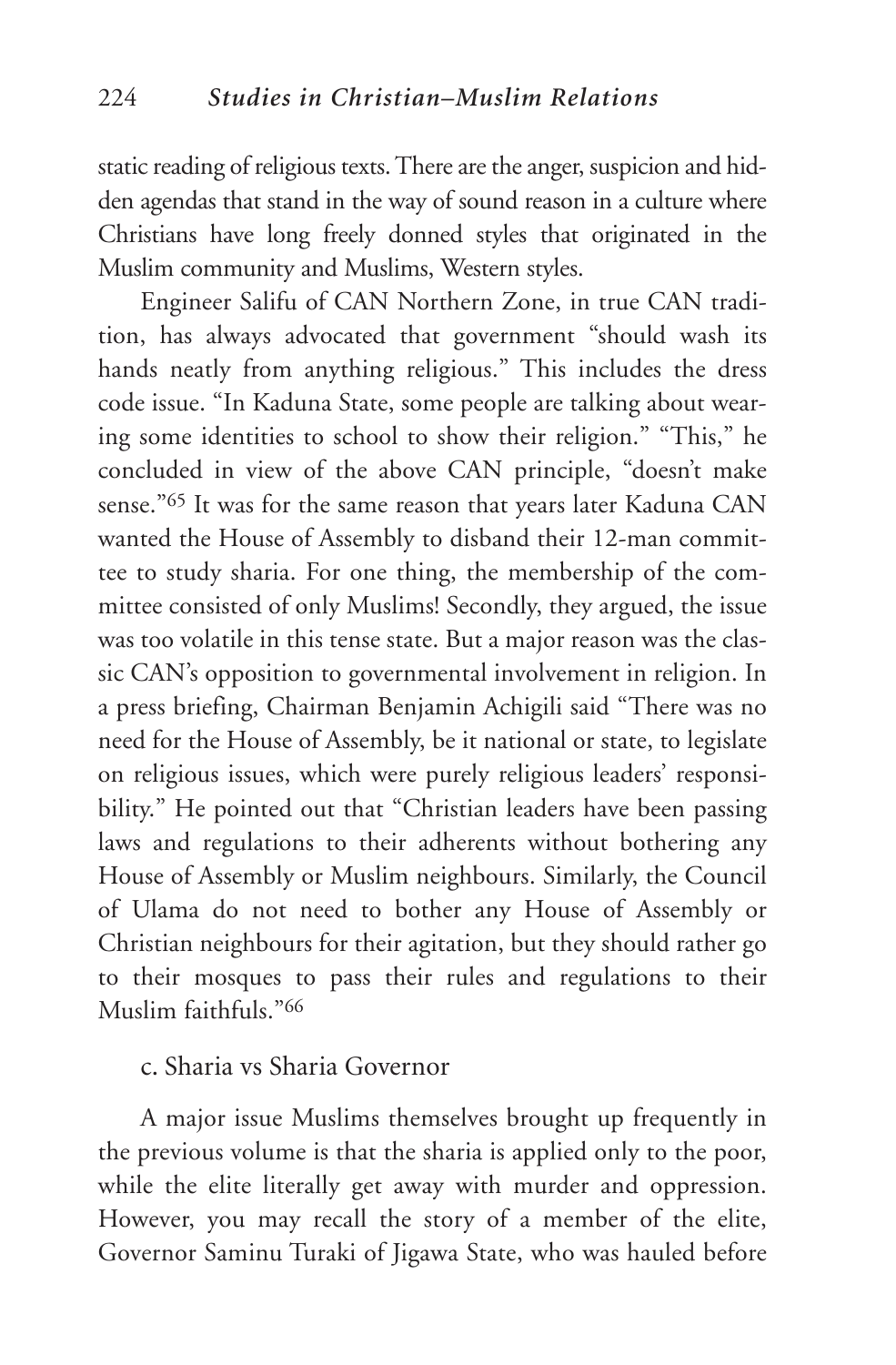sharia court by a former Minister of External Affairs, Sule Lamido, for alleged embezzlement of funds. Reuben Abati, a Christian who refers to the Governor as his "friend," took a hard look at this situation.

Abati began his story by reminding us that Turaki is a sharia governor. Along with all the others, he "jumped on the sharia bandwagon, turning it into a political issue and a platform for advertising their credentials as Muslims before a besotted electorate and a band of fanatical clerics for whom sharia is the equivalent of a *jihad*." Abati reminded his readers that he had at that time objected to "this over-politicisation of the sharia, but this was interpreted as an affront against Islam." All protests that the new sharia is unconstitutional were dismissed, since the Constitution is irrelevant *vis a vis* sharia. All who argued against it were dismissed as mere "infidels."

I do not need to regurgitate Abati's summary of all the things that happened in the name of sharia, since that history is recorded in Volume 6 by Muslims themselves. The class discrimination is, according to Abati, a clear demonstration of "the insincerity of the jihadists." In spite of all that, Turaki "referred readily to his popularity with the clerics and the ordinary voter." However, now his faith in sharia was going to be put to the test. "His sincerity has become a political issue. His integrity is at stake." His accusers played the smart card by challenging him before a sharia court that he himself helped establish. They thus exposed conflicts between sharia and common law, but also handed the governor a political pickle!

One issue was that one of Turaki's lawyers was Samuel Monopod, a Christian. That brought up the issue whether a Christian lawyer could operate in a Sharia Court. Abati wondered, "Could it be that the Governor has no faith in Muslim lawyers?" The judge allowed Monopod to continue, even though the court was conducted in Hausa, a language Monopod apparently does not understand.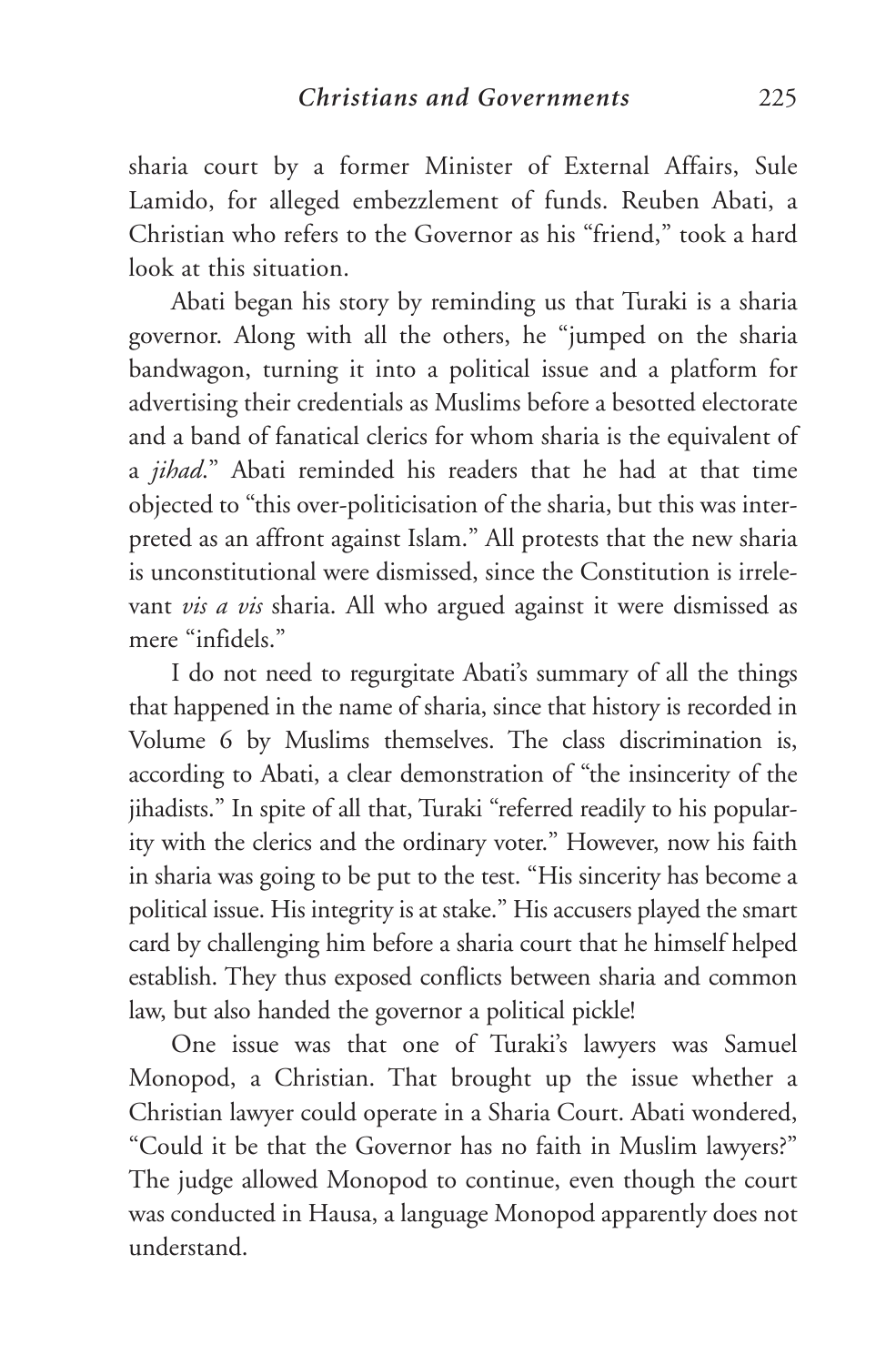#### 226 *Studies in Christian–Muslim Relations*

There were a couple of constitutional issues. While a crowd had gathered outside shouting the usual "Allahu Akbar!" Turaki's lead counsel, Adamu Abubakar, argued that since the Constitution grants governors immunity, this Sharia Court had no jurisdiction over the case. He also insisted that the Sharia Court judge was not even a lawyer. This, too, was unconstitutional. The response of the judge and the plaintiffs was that in a Sharia Court the "constitution does not apply. They explained that there is no such thing called Section 308 in the Qur'an and that no Muslim, irrespective of status, can claim immunity before an Islamic court." Steve Nwosu reported that according to Lamido, the ruling that sharia does not recognize gubernatorial immunity "is a victory for the oppressed people of Jigawa, who have been forced to live with the strict dictates of the sharia regime, while their ruler operates above the law, protected by immunity." The case was dismissed due to improper filing and insufficient evidence.

Abati commented,

*There can be no doubt that the sharia judge, who is neither a lawyer nor a judge, was violating the Constitution. The defence counsel was right in pointing out the ludicrousness of a Sharia Court attempting to interpret the Nigerian Constitution. What is worse is the attempt to place the Islamic law above the Constitution. It is a trite point to say that the Constitution is the supreme law of the land; anything that goes contrary to its provisions is null and void. Lamido cannot pretend not to know this. If they do not, then their ignorance is truly lamentable. Lamido was once Nigeria's Minister of Foreign Affairs. How could such a fellow who exhibits so much disdain for the Constitution have been chosen to represent Nigeria at that level? Lamido is playing politics. He is Turaki's sworn opponent. He wants to discredit the Governor where it would hurt most.*

*The circus is interesting. For, shortly after the incident of the*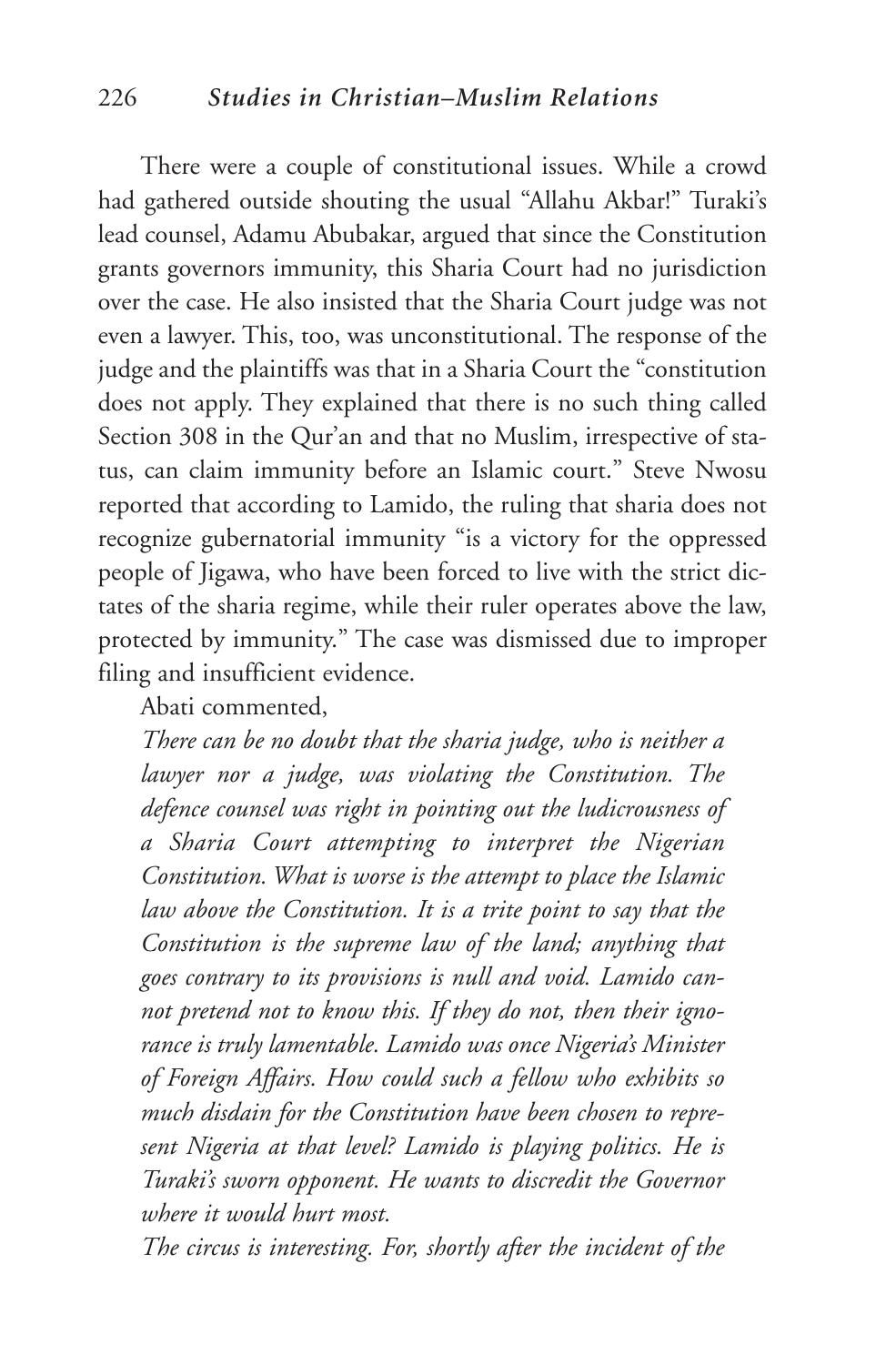*Sharia Upper Court, the State Government immediately announced a new package of sharia laws under what was labelled "Sharia Phase Two." All businesses will now have to close down during the five daily Muslim prayers. And "all unauthorised places of worship in the state would be shut down." This is a prescription for indolence and a violation of the freedom of choice. Obviously, Turaki is playing to the gallery. He is trying to save his neck. He needs to reassure the people of Jigawa, especially the clerics, that he is still committed to sharia.*

*But he is only too clever by half. He has merely succeeded in advertising the hypocrisy of the Northern elite over sharia. When it suited Turaki to violate the Constitution by supporting the imposition of the sharia as state religion, he did not hesitate to do so. When he is confronted by the same sharia, he seeks protection under the Constitution! This kind of duplicity is a bad comment on his character and the class he represents. He should tread the path of honour. If he believes in sharia, the case before Sharia Court provides him with an opportunity to demonstrate that he is a true Muslim. Lamido should not allow him to get away so easily. He should provide the proof that is needed and get the Sharia Court to examine the suit properly. If Turaki is found innocent, good for him.*

*But if for any reason his guilt is established according to Islamic law, then due punishment should be administered. If Turaki's lawyers quote Section 308, he should be courageous enough to insist, like Mallam Jangedi, that he has willingly chosen to abide by the Islamic law as a "true Muslim." And we would all understand. We would accept Turaki as a symbol of courage. Nigerians would never forget him. His Muslim brothers and sisters will immortalise him in their hearts as a true defender of the Islamic faith.*

*But if Turaki runs away from the Sharia Court, then those*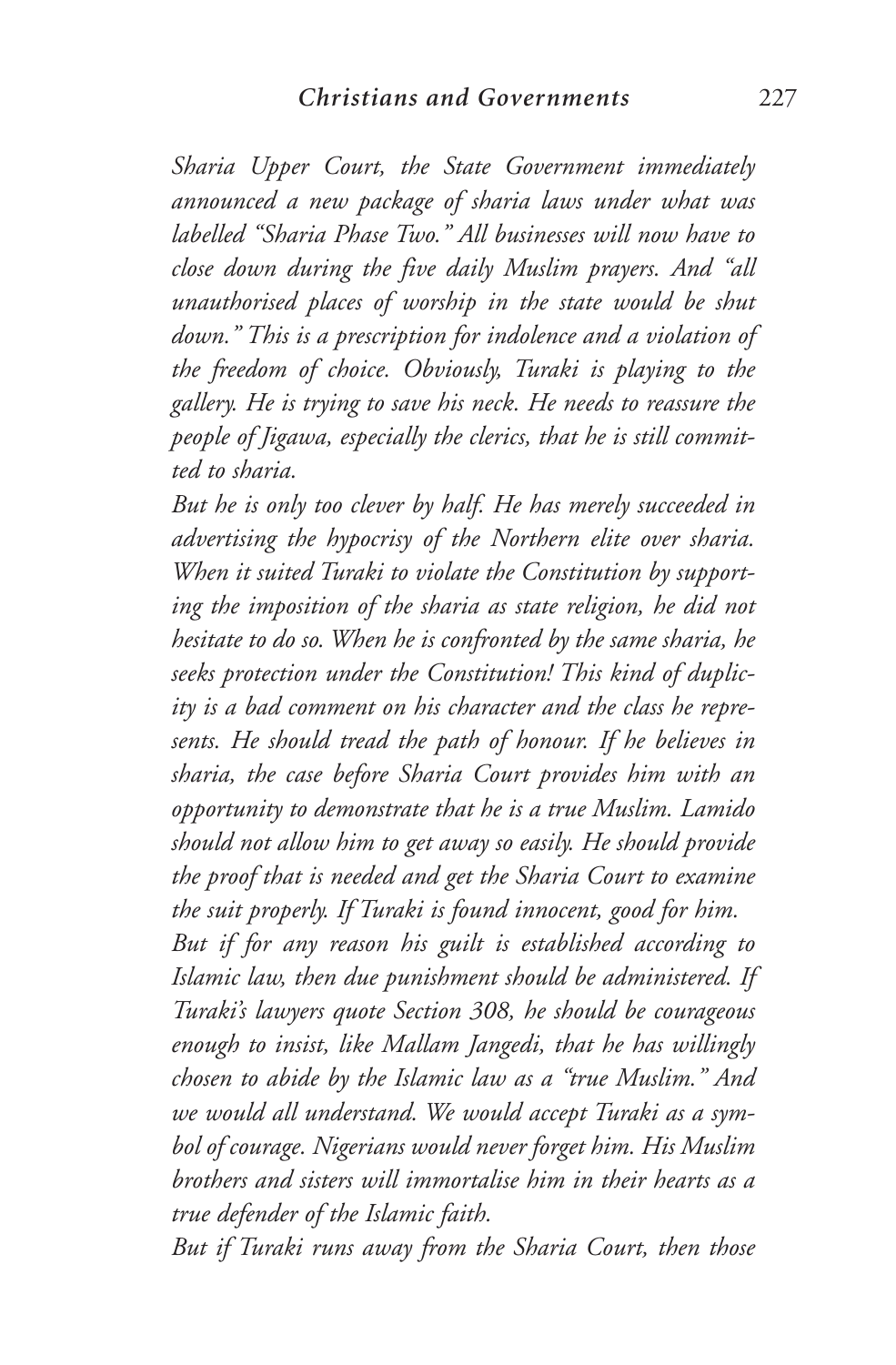*who have always argued that the Northern governors are interested in politics and not justice, in grandstanding and not Islam, would have been vindicated. Speaking as a friend of Saminu Turaki, as someone who considers him a likeable personality, I would like to see him receive the Jangedi treatment. Let the Sharia Court rule that one of those long arms of his should be chopped off. And that will be the triumph that the sharia promoters seek. And I shall join them in proclaiming: "Allahu Akbar!"*<sup>67</sup>

#### d. Foreign Support

Many Christians suspect that there is foreign money behind sharia. The presence of Saudi officials at some public sharia occasions has already been noted in Volume 6. Osa Director reported that as soon as Governor Sani announced his intentions, "he was allegedly visited and egged on by the ambassadors of some countries. These are Saudi Arabia, Sudan, Pakistan, Syria and Palestine." Gaiya wrote of "a strong delegation from the Arab and Islamic world" that had come "to show solidarity." Their visits were publicised by Sobo Sowemimo, a Senior Advocate. He condemned their presence and declared it "a clear interference in Nigeria's domestic affairs." *The Comet* published an editorial calling upon the FG "to take appropriate actions against these governments."68 The Vatican news organ *Zenit.org* backed up the reports that Saudi was present at the second Zamfara launching in January 2000. The Saudis promised to aid every state that was going to adopt sharia. The Vatican voice also reported that Saudi had never helped Nigeria before, but I wonder if that is true.<sup>69</sup>

In Volume 6 we took note of the role of Al-Muntada Al-Islamic Trust, a charity based in the UK and funded by Saudis. It supports(ed) various militant causes in Nigeria, including a group calling itself "Nigeria's Talibans" that "declared a part of the country an Islamic republic and launched attacks on Christians."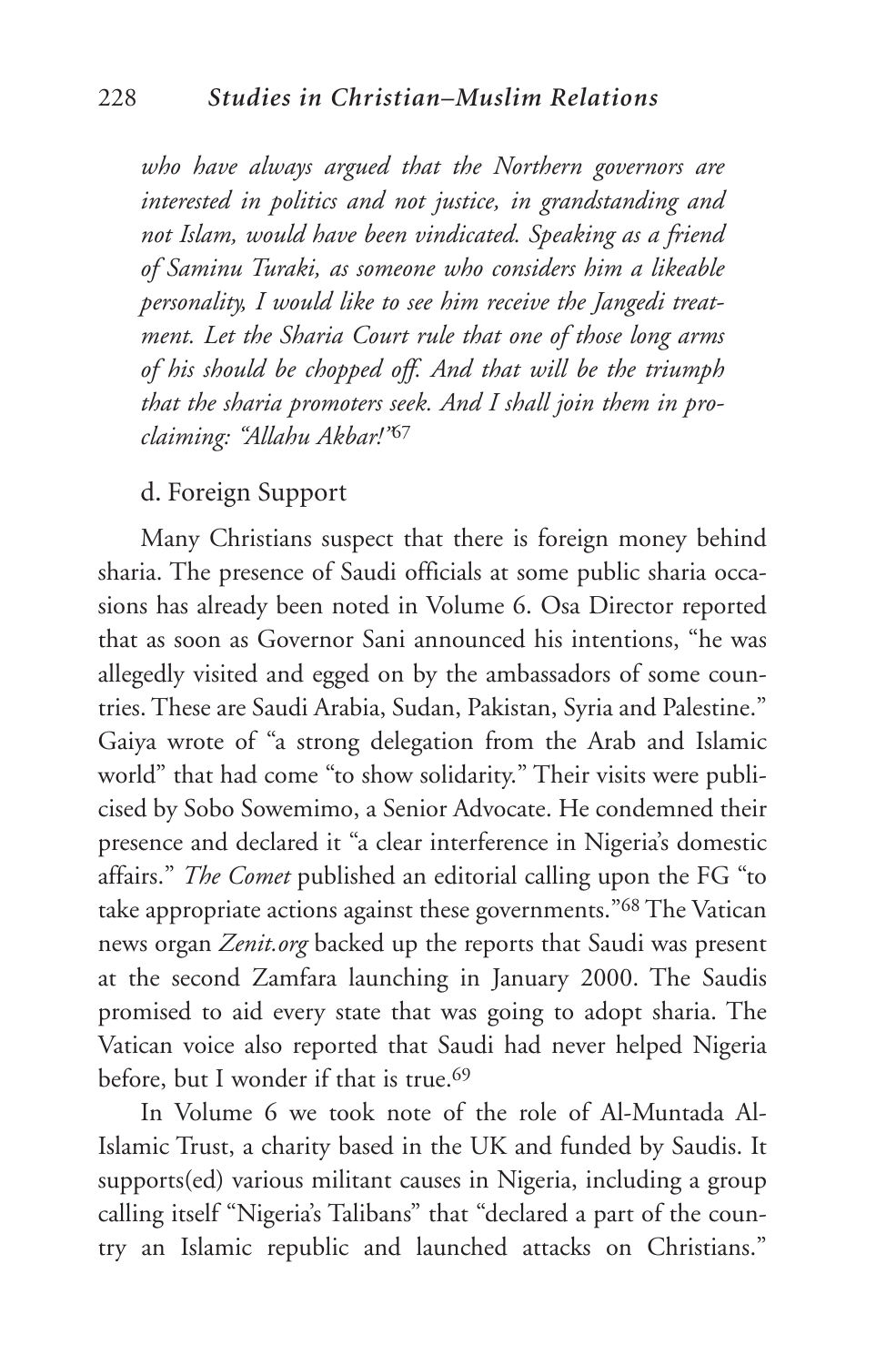"Islamic republic"—well, that means sharia. The Trust is/was also supporting the propagation of Wahabism in the country. Its Sudanese director, Sheik Muhiddeen Abdullahi, was arrested during a visit to Nigeria, but was released after ten days. His release prompted a mass protest in Kano by more than 5,000 Sufi Muslims, who wanted the office of the Trust closed and Wahabism banned from the country.70

The above story gives substance to the charges published by The World Igbo Council (WIC) in the USA. It published a statement saying the Saudis are behind every religious crisis in the country in order to destabilize it and impose its Islamisation programme. They achieve their goals "through pseudo-charity, religious propaganda and theoretical methods to spread fanatical Islamic Wahabist theocracy in Nigeria."71

However, Governor Olusegun Osoba of Ogun State was doubtful about reports of foreign money. He said, "The funds reportedly granted to the state may not be true, because it has no powers to receive funds from international agencies or countries without the consent of the FG. I don't see how the FG will allow that collection of funds, because under the FG law, no state can directly collect foreign aid. That is a subversion of the federal system. Any state taking any grant or loan is breaching the Constitution." Governor Sani himself concurred with his colleague. He said, "It is not possible for any state to have additional resources which the FG would not know."72

In spite of the denial of these two gentlemen, in February 2006, reports surfaced that the Kano State Government "was seeking foreign support to train 100 jihadists among vigilante enforcers of sharia." This was more than mere rumours, since it was said by no one less than the FG Minister of Information, Frank Nweke. The countries approached were Iran and Libya.73

Still another form of dependence on other countries showed up. From CSW and *Compass Direct* sources, which in turn receive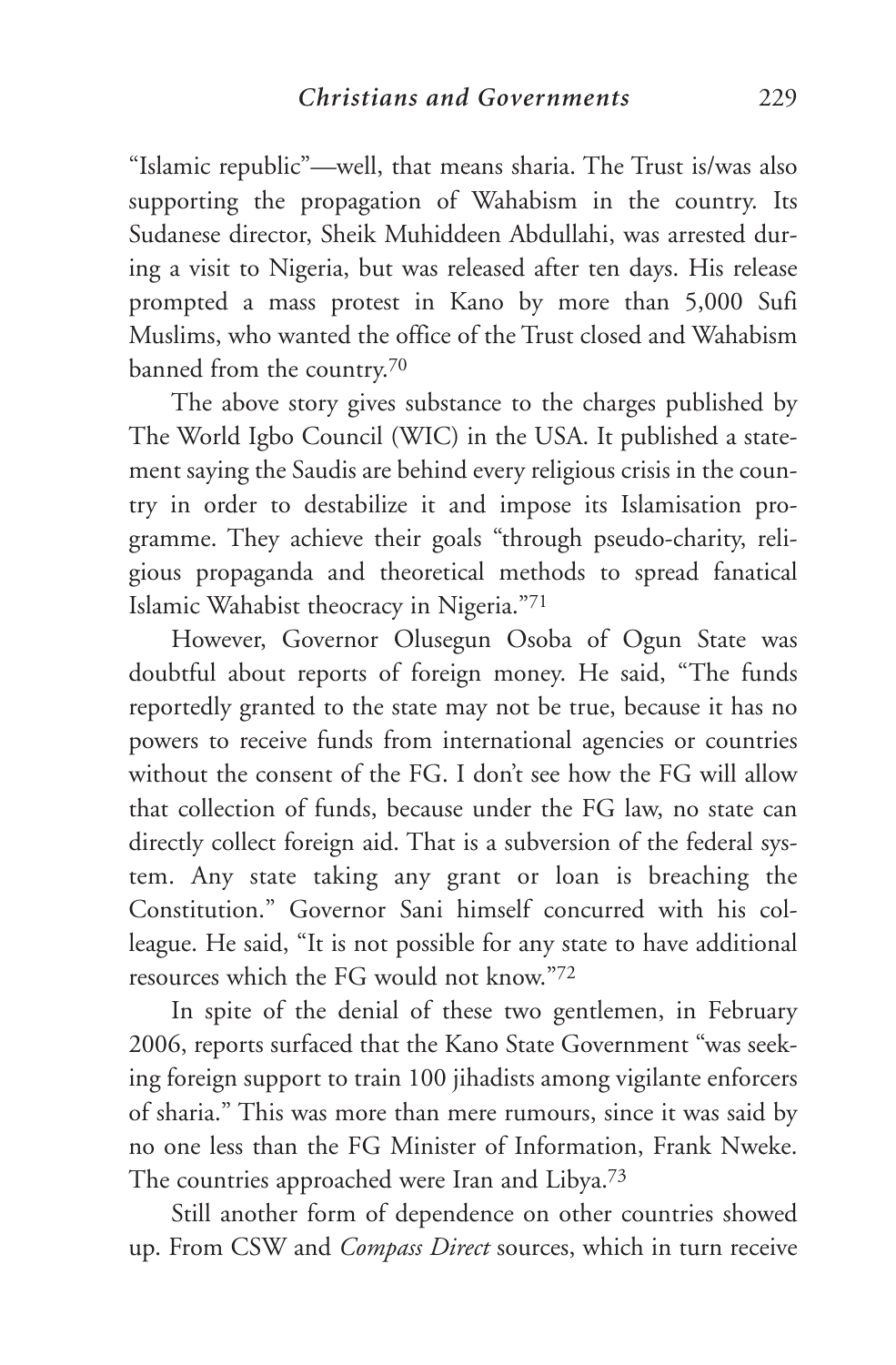their information from Nigerian journalists, der Nederlanden reported that the Zamfara government was importing weapons in preparation for a "full-scale *jihad*." The Governor claimed this was to fight crime, but police spokesmen denied they were bought for them, while their commissioner stated that a governor does not have the authority for such purchases. The Governor's action appeared to follow directly from a proposal he made a year earlier to form a "Muslim army for the North to help protect Muslims and to promote Islam." It may follow from that proposal, but it was hardly in line with the promise of peace and social rest.74

# e. Hypocrisy and Trickery among Sharia Proponents

A common charge amongst both Christians and Muslims is that sharia leaders do not live up to it. Idowu-Fearon, Anglican Archbishop and a post-graduate student of Islam, complained that Muslims make him feel unequal since they do not treat him equally. He praised Governor Makarfi of Kaduna as the only sharia governor who takes the sharia provisions for Christians seriously, but the others.... He advised the other sharia governors to imitate Makarfi. They do not even fear God. How do they spend their governments' money?

*They talk about sharia. The poor man steals, they chop his hand off. A lady is caught committing adultery, she is convicted, but they don't even adhere to the procedure before they can stone the offender to death. They talk about sharia, sharia. You see, the way these governors are presenting sharia is creating more crises. Sharia is not wearing a long beard; sharia is not flogging people; sharia is not beating people because they are consuming alcohol. Sharia is a total way of life. You know, these people are not presenting a positive side of sharia.*

Fearon then suggested that Muslim scholars should speak up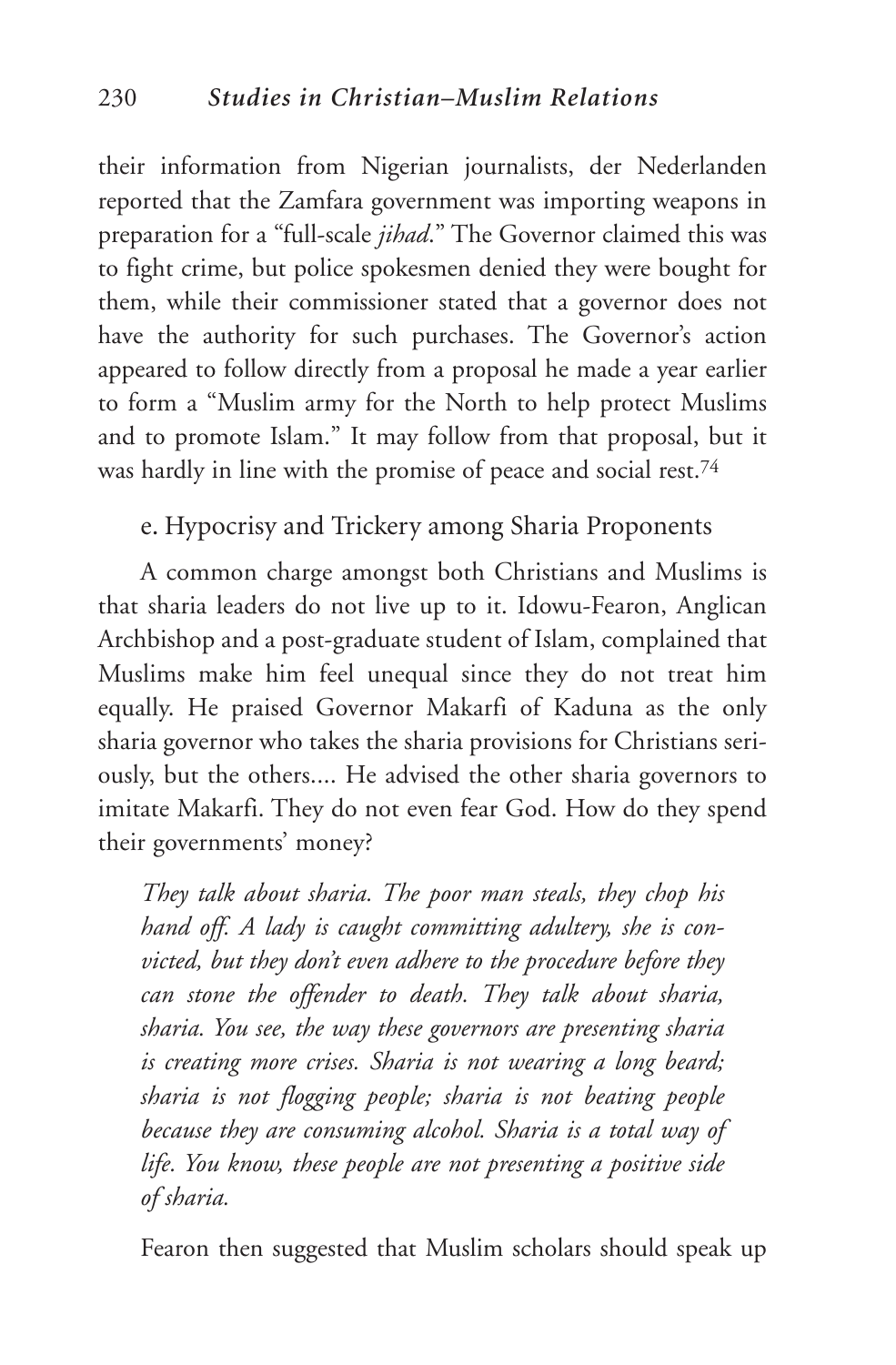more. They can "present the positive side of sharia and stop making a ridicule of sharia."75 I find it strange that he seems unaware of the numerous Muslim scholars who have produced just such materials. Especially *NN* published many of them. You can find a lot of that information in Volume 6.

One of the declared hopes for sharia is that it will re-instill morality into the culture by doing away with the rampant immorality that many see as the key reason for the nation's woes. We have read all about that also in Volume 6. Alas, seven years after the Gusau Declaration this had not yet materialized. Yusuf Yariyok wrote, "Some of us are privy to information about the sharia Apostle [Governor Sani] and some of the members of his implementation committee camping girls in hotels in Kaduna and getting drunk in those hotels. We see them during the weekends in Southern Kaduna, Jos and its environs, running after young girls even when they think nobody notices them."76

Debki expressed it this way: "Who among sharia propagandists is qualified to cut off the hand of a thief or give lashes to a drinker? How did the governors, the chairmen [of the LGCs] and the rest raise money to contest for election? I am saying without reservation that no one in either legislative or executive position from May 1999 to May 2000, has not illegally used public funds." The Pharisees of Jesus' day "were as hypocritical as the sharia propagandists clamouring for sharia implementation in Nigeria.**"**<sup>77</sup>

Debki reports that sharia made progress in his state of Kaduna due to Muslim trickery. Even before the agreed-upon research by an appointed committee was completed and properly processed, the powers that be in the state made it sound as if it were a done deal and expressed support for sharia. In the meantime, Governor Makarfi went abroad for a "pretend medical checkup or treatment. The purpose was to allow sharia to take its course but no one would be able to blame him. That would be fixed on the House of Assembly. It was against this intrigue that Christians staged a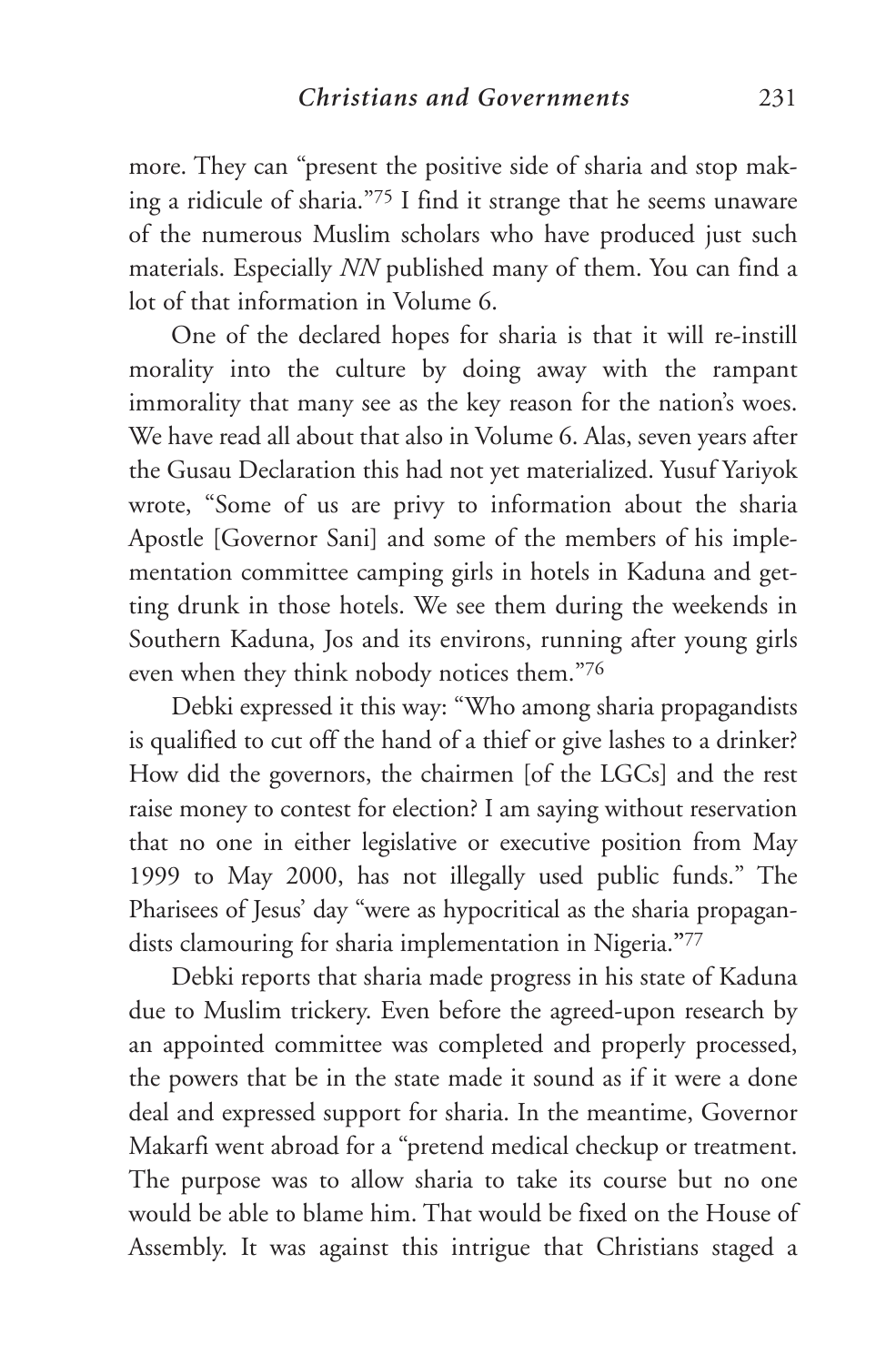protest that turned into a violent riot."78 Obviously, not everyone has the same opinion of Makarfi.

#### f. Miscellaneous Christian Reactions

CAN of Northern Nigeria submitted a memorandum to the National Political Reform Conference in June 2005, in which they catalogued cases of persecution of and discrimination against Christians. "While the Nigerian Constitution professes a secular status for the nation, state governments in Northern Nigeria are Islamic institutions whose main task is to promote and propagate Islam, using public funds." In addition, the old restrictions on church land still apply, as do the denial of media access and religious instruction in schools. CAN demanded "that all provisions for religious laws in the Nigerian Constitution be removed, that all persecution of Christians be stopped and that all be given equal opportunity in the country." If you have read Volume 3, you will recognize this as pretty old hat. Sharia has not solved any problems, it would seem.

President Obasanjo, in response, urged that everyone "put all our cards on the table to discuss as one family, engage in exchange of ideas, vigorous debate and innovative involvement in shaping the future of our nation." In distinction from previous CAs, this conference did not even have anything religious on its agenda, not even sharia!79

Only a few weeks later, the Northern States Christian Elders' Forum published a communiqué in which it accused eight of the sharia state governments of both compromising the secularity of Nigeria and denying Christians "their God-given rights and privileges." It also complained about "the alleged attempt by a District Head in Zamfara State, one Alhaji Bunu in Taka Lafiya, to force indigenous Christians to denounce their faith or to leave the area." The Forum referred to this incident as "an act of religious intolerance and official intimidation."80

Undoubtedly, Governor Sani received many warnings and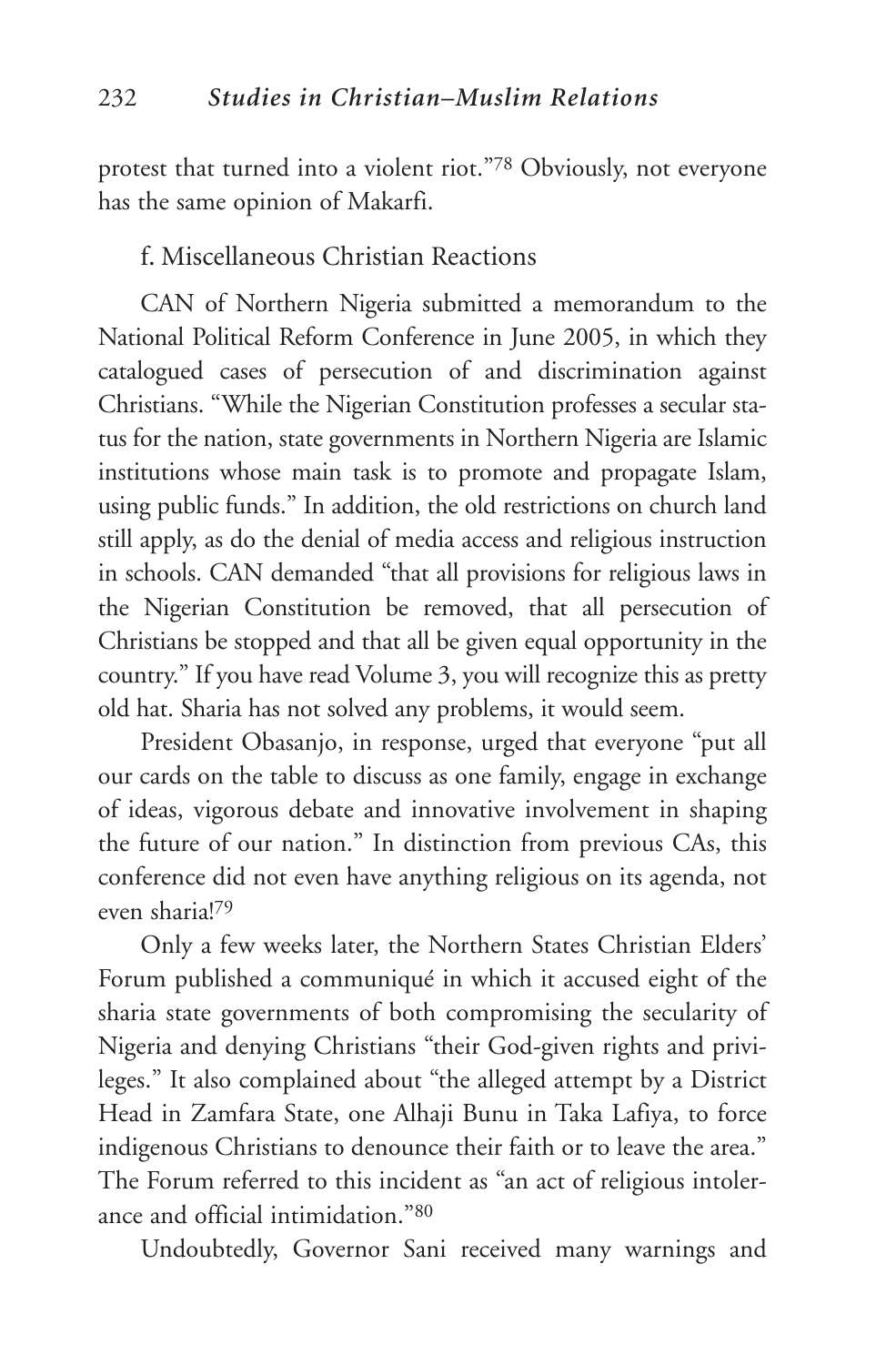worse from some gubernatorial colleagues, but this is not always made public. Governor Dariye from Plateau took the opportunity during a visit paid him by Governor Sani on June 24, 2005. Dariye "spoke out against Islamic abuses resulting from sharia law." The religious crises in the North, he warned, "may result in the destruction of Nigerian unity. Religion is being manipulated with the aim of destroying Nigeria. Unless something is done very urgently by the FG, religion will become a tool that will not only bring setback to the country, but will eventually lead to her destruction."81 Of course, one may question the propriety of such chiding by a governor whose own state was thrown in far greater turmoil due to a combination of factors among which religious conflict and his own corruption were prominent.

# ▲ *Closing Remarks* \_\_\_\_\_\_\_\_\_\_\_\_\_\_\_\_\_\_\_\_\_\_\_\_\_\_\_\_\_\_\_

So far in this book you have read about a host of miscellaneous Christian opinions on sharia, both of groups and of individuals. You will have noticed that there is a strong consensus almost everywhere. There are some differences, but they do not play any significant role.

There is also considerable confusion and uncertainty about the relationship between religion, including sharia, and politics. This is no surprise. Apart from their experience with sharia, Christian views on sharia are mostly based directly on their view of secularism and related concepts as discussed in Volume 5. Since their attitude towards secularism is ambivalent as shown in that volume, their view of this relationship is also bound to be confused sometimes and uncertain.

We are done with generalities. As promised earlier, the following three chapters will focus more on a few individuals and on one state and church, where the relationship between state and church is as intimate as in any sharia state, with the exception that they do